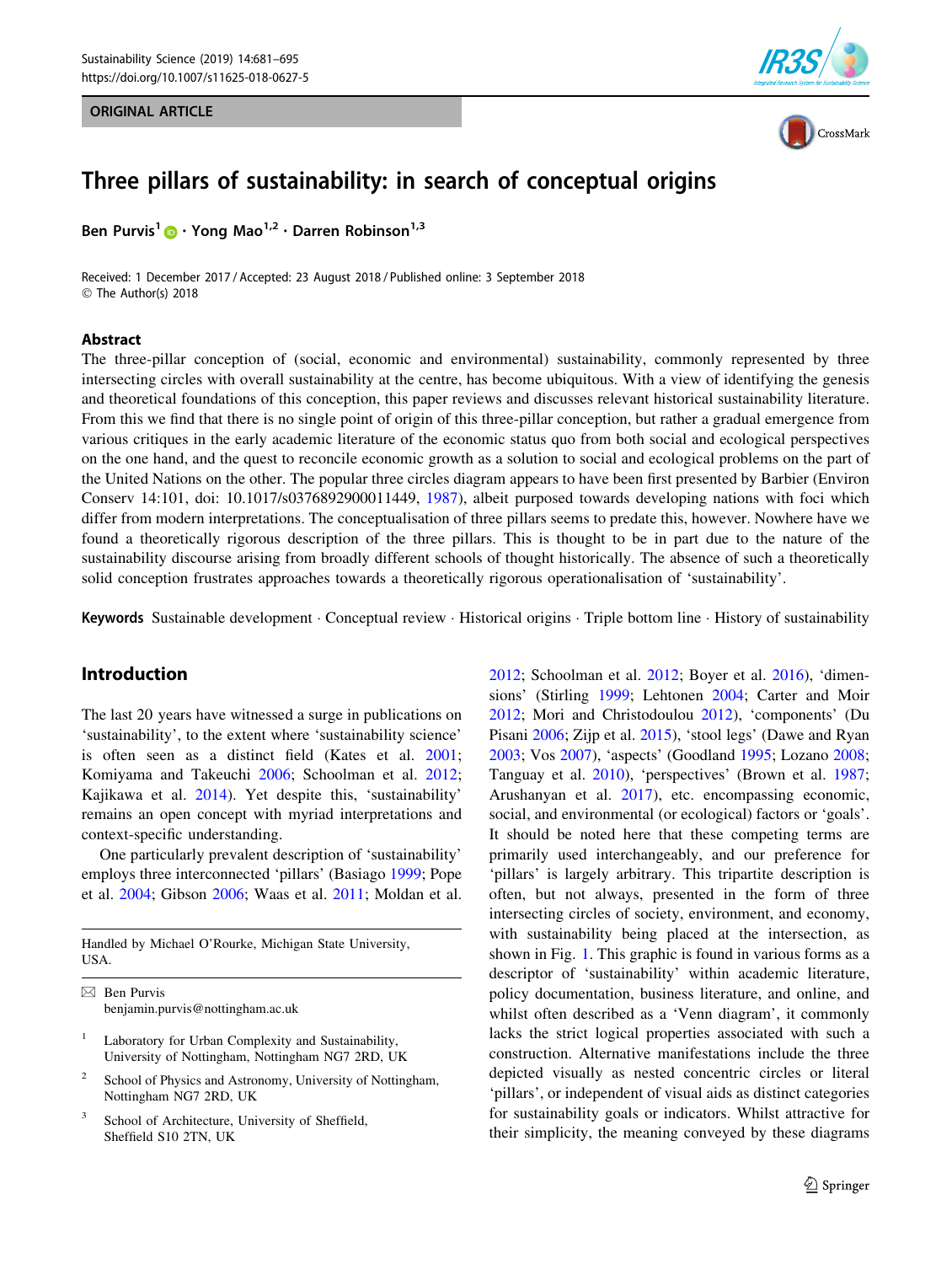<span id="page-1-0"></span>

Fig. 1 Left, typical representation of sustainability as three intersecting circles. Right, alternative depictions: literal 'pillars' and a concentric circles approach

and the wider 'pillar' conception itself is often unclear, hampering its ability to be coherently operationalised. If we are prepared to overlook the lack of semantic clarity and confusion of competing terms, it can be argued that the 'three-pillar' conception of 'sustainability' (or 'sustainable development'<sup>1</sup>) is a dominant interpretation within the literature. Yet the conceptual origins of this description, and the point at which it emerged into the mainstream, are far from clear, and its exact meaning is a matter of contention. As Thompson puts it, ''much of the…discourse around sustainability…is organized around…the three-circle rubric without much disciplined thought about how it does and does not translate into a more comprehensive understanding of sustainability'' (Thompson [2017](#page-13-0)).

Whilst much contemporary sustainability literature may centre around the UN's more diverse set of sustainable development goals (SDGs), the three pillars themselves were explicitly embedded in their formulation (UN [2012a](#page-14-0)). This paper aims to shed light on the origins of the 'three pillars', taking the structure of an initial review of the historical emergence of the concept of 'sustainability' from its disparate early roots to the genesis of 'sustainable development' in the 1970s and 1980s. This is followed by a literature survey tracking the early development of these concepts with an aim to probe the origins of the three pillars, prior to 2001, when the three circles diagram is first described as a 'common view' (Giddings et al. [2002](#page-12-0)). In the final discussion, we argue that the emergence of the three-pillar paradigm, with little theoretical foundation, is primarily the product of the specific origins of 'sustainability' as a concept, aided in part by the agenda of the various actors that helped to shape its early history.

## Historical origins of 'sustainability'

To understand the emergence of 'sustainability' into the mainstream in the 1980s, it is important to examine the broad roots from which the concept emerged. This is confounded by the fact that much of the work whose concepts feed into the narrative predate the language of 'sustainability'.

Authors such as Grober, Caradonna, and Du Pisani have contributed much to shedding light on a wide range of early roots (Du Pisani [2006](#page-12-0); Grober [2012;](#page-12-0) Caradonna [2014\)](#page-12-0). Of particular note are the forestry experts of the 17th and 18th centuries such as Evelyn, and Carlowitz, who introduced the concept of sustainable yield in response to dwindling forest resources across Europe (Warde [2011;](#page-14-0) Grober [2012](#page-12-0)). Of relevance too are the early political economists such as Smith, Mill, Ricardo, and Malthus who, in the shadow of the industrial revolution, questioned the limits of both economic and demographic growth, and recognised the inherent trade-offs between wealth generation and social justice (Lumley and Armstrong [2004](#page-13-0); Caradonna [2014](#page-12-0)). The natural scientists and ecologists of the 19th century and early 20th century too help precipitate the schism between the anthropocentric conservationists on one hand, prescribing conservation of natural resources for sustainable consumption, and the biocentric preservationists, who call for preservation of nature due to its inherent worth (Callicott and Mumford [1997\)](#page-12-0).

The modern concept, along with the language of sustainability in a global sense did not emerge, however, until the late 20th century. The Club of Rome's 'Limits to Growth' argues for a "world system ... that is sustainable" (Meadows et al. [1972](#page-13-0)); this, claims Grober [\(2012](#page-12-0), p155), marks the first modern appearance of the term in its broad global context. The same year, in 'A Blueprint for Survival', which draws on the unpublished manuscript for 'Limits to Growth', the editors of The Ecologist present their proposals for the creation of a 'sustainable society' (The Ecologist [1972\)](#page-12-0). Whatever the exact origins of the language, it is from the early 1970s that the concept snowballs; the World Council of Churches' commission on 'The Future of Man and Society' in 1974 deem the notion of a 'sustainable society' more palatable than the language of limits (Grober [2012](#page-12-0), p167). The Ecology Party (later to become the British Green Party) adopted their 'Manifesto for a Sustainable Society' in 1975 (The Ecology Party [1975](#page-13-0)), and a series of books were published prominently featuring the language of sustainability (Stivers [1976](#page-13-0); Meadows [1977;](#page-13-0) Pirages [1977](#page-13-0); Cleveland [1979](#page-12-0); Coomer [1979](#page-12-0)).

In the interests of brevity, we leave much of the earlier discussion to authors already mentioned. Instead we pick

 $\frac{1}{1}$  Whilst there exists an obvious semantic difference, and implicit focus in meaning, this distinction is not always present in the literature, especially in reference to the pillars formulation (Pope et al. [2004;](#page-13-0) Johnston et al. [2007;](#page-13-0) Waas et al. [2011](#page-14-0); Carter and Moir [2012](#page-12-0)). We revisit this distinction in Sect. [4.](#page-8-0)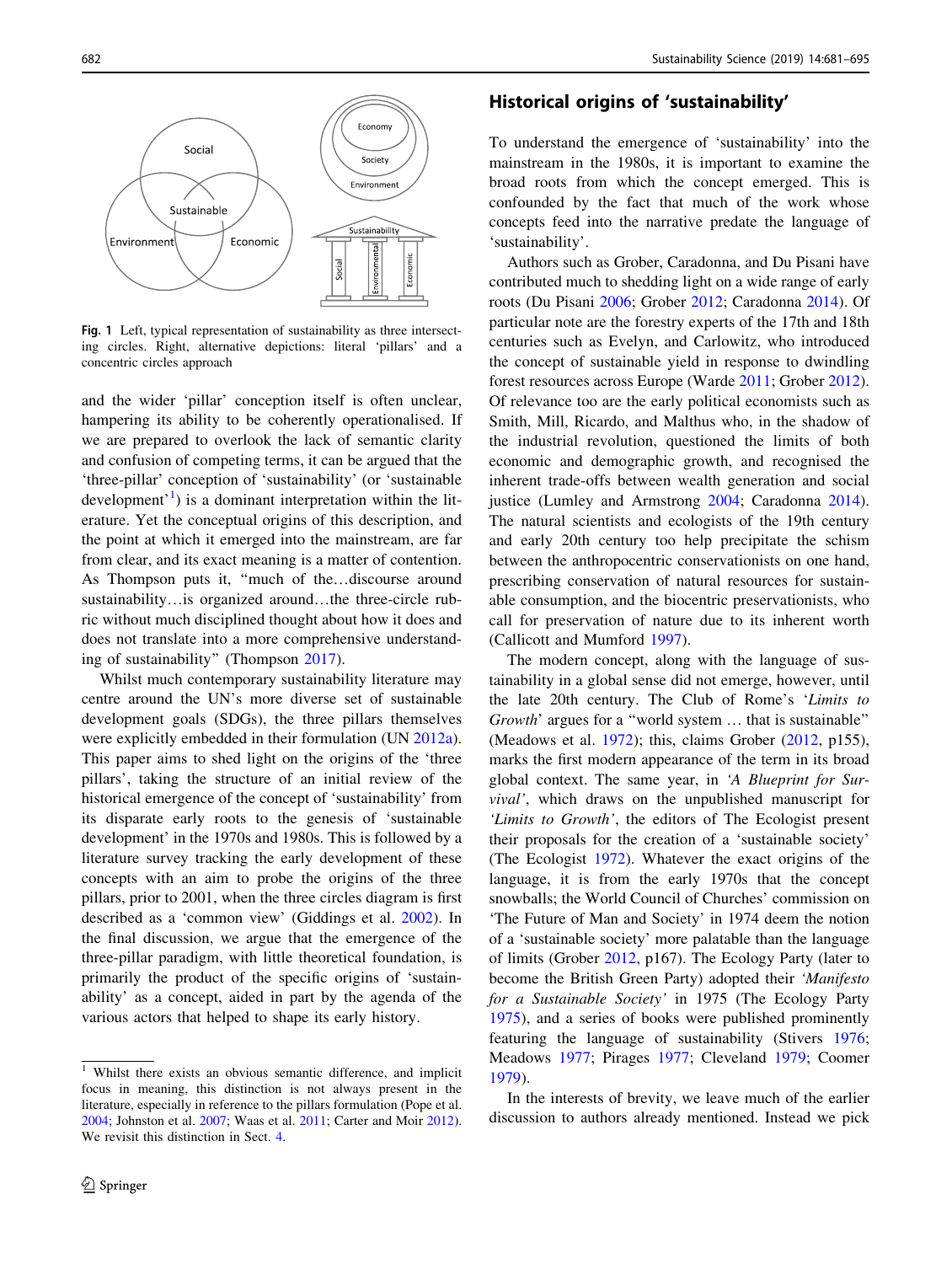up the narrative at the cusp of the 1960s environmental movements, choosing to focus on the strand of 'development' and how its critique contributed to the rise of 'sustainable development' in the 1980s.

## A twin critique of 'economic development'

Soon after the Second World War, there emerged a consensus in the Western world that there was an urgent need for international efforts to aid the 'development' of 'less advanced countries' (Arndt [1987](#page-11-0), p49). It was during this time that the notion of 'economic development', outside of Marxist discourse, evolved from specifically denoting the exploitation of natural resources in a colonial context, to refer to a rise in material well-being indicated by an increase in the flow of goods and services, and growth in per capita income (Arndt [1981\)](#page-11-0). Thus from the 1950s, 'economic development' became almost synonymous with 'economic growth', which in turn had become a major goal of Western economic policy, although the application of the former term was primarily reserved for poorer countries (Arndt [1987,](#page-11-0) p51). Truman's 1949 'Point Four' marked the first large-scale technical assistance development programme, notions of building up capital followed, and by 1961 the United Nations declared ''International Trade as the primary instrument for economic development'' (ibid. p72).

The late 1960s and early 1970s witnessed the rise of the modern environmental movement in the West (Rome [2003](#page-13-0); Du Pisani [2006](#page-12-0); Tulloch [2013\)](#page-13-0). Popular publications such as Carson's 'Silent Spring' (1962), Ehrlich's 'The Population Bomb' (1968), and The Ecologist's 'A Blueprint for Survival' (1972), coupled with widespread media coverage of environmental disasters, such as the Santa Barbra oil spill (1969), acted to increase awareness of the magnitude of the widespread environmental destruction caused by humans. It has also been argued that the environment and quality of life issues came to the fore in the West at this point because 'basic economic needs' had been met following the economic growth of the post-war period (Dunlap and Mertig [1991](#page-12-0); Martínez-Alier [1995\)](#page-13-0).

The questioning of economic growth began to reemerge, with the prominent works of 'Limits to Growth' (1972) and Schumacher's 'Small is Beautiful' (1973) both arguing that the modern growth-based economy was unsustainable on a finite planet. The 1973 Oil Crisis, however, and the worldwide recession that followed, helped to crystallise the idea of the limitations of growth into both the mainstream and the academic discourse (Du Pisani [2006\)](#page-12-0). This early discourse was radical and argued that the capitalist economic growth of the Western world was fundamentally incompatible with ecological and social sustainability and called for structural reform (Van Der Heijden [1999](#page-14-0); Tulloch [2013;](#page-13-0) Tulloch and Neilson [2014\)](#page-13-0).

Coupled with an environmental critique of the economic growth paradigm in the West was a broad criticism of economic development programmes being implemented in the developing world for their lack of environmental considerations. Caldwell details several of numerous cases of failed development projects presented at the 1968 Airlie House Conference on Ecological Aspects of International Development (Caldwell [1984\)](#page-12-0). The recurring theme of these projects was a tendency to prioritise short-term gains over serious considerations of ecological impacts, either to biodiversity or ecosystem services. This forms part of a broader critique of the seeming hubristic belief inherent in the mainstream development discourse of man's ability to dominate and control natural ecological processes (Woodhouse [1972](#page-14-0)).

At the same time it was becoming apparent to many that the 'progress' that had been promised by the early economic growth-based development programmes was in many ways failing to materialise. Whilst the post-war economic boom had seen a broad rise in living standards in the West, the focus began to shift to the gross inequalities and poverties that still existed in many of these societies (Hicks and Streeten [1979](#page-12-0)). This led to a second prominent counter-discourse in the development literature, critiquing the focus on economic growth, with calls for a shift from a focus of means to ends, to better consider social problems, and a 'basic needs' approach. Arndt suggests that the first prominent example of this was Seers' 'The Meaning of Development' (1969), which argued that economic growth not only failed as a solution to social difficulties, but often was the cause of them. Seers argued that indicators of poverty, unemployment, and inequality provided a truer depiction of the state of 'development' or 'progress' (Seers [1969](#page-13-0); Arndt [1987](#page-11-0), p91). Notable too is Hirsch's 'Social Limits to Growth' (1976), which probes the pursuit of growth and its fetishisation at the societal level, arguing that it acts to perpetuate inequalities, and that in fact the social limits to e.g. productivity gains are more prescient than distant physical limits (Hirsch [1995\)](#page-12-0). This broad social critique of growth-focused development received attention from both the International Labour Office (ILO) and the World Bank (see e.g. Hicks and Streeten [1979](#page-12-0); ILO [1976](#page-12-0); Streeten and Burki [1978](#page-13-0)), to the extent that it was considered by some to be the ''current consensus'' (Arndt [1987](#page-11-0), p92).

The 1972 UN Conference on the Human–Environment in Stockholm marked the first global summit to consider human impacts on the environment, and the first major attempt to reconcile economic development with environmental integrity which were commonly regarded as incompatible (Caldwell [1984\)](#page-12-0). Emergent from the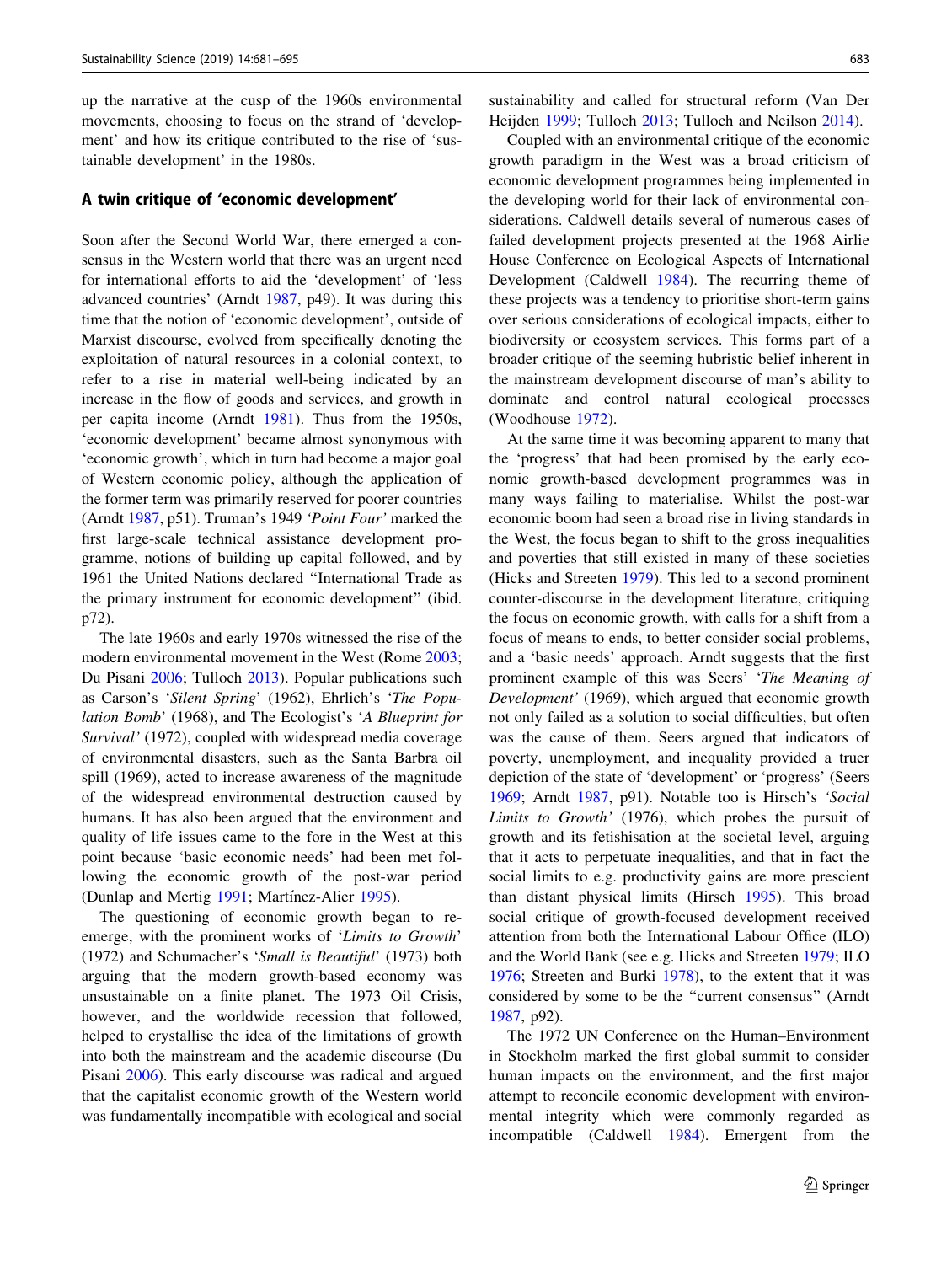conference was the concept of 'environmentally sound development', which by 1973 had been coined as 'ecodevelopment' (Clinton [1977](#page-12-0); Mebratu [1998](#page-13-0)). 'Eco-development' was defined by Ignacy Sachs in 1978 as ''an approach to development aimed at harmonising social and economic objectives with ecologically sound management, in a spirit of solidarity with future generations'', further calling for ''another kind of qualitative growth'' (Glaeser [1984,](#page-12-0) p25). Credited as one of the earliest ecological economists, Sachs, as an adviser to the United Nations Environmental Program (UNEP), was influential in promoting this growth-sceptic concept in policy circles during the 1970s (Gómez-Baggethun and Naredo [2015](#page-12-0); Martinez-Alier [2015\)](#page-13-0).

The core elements of 'eco-development' are described as the meeting of 'essential human needs', participation, environmental considerations, and the unifying principle of 'self-reliance', understood as not just freedom from the structural dependence on other nations, but freedom for the individual from the pressures of political powers or transnational corporations (Glaeser [1984](#page-12-0), pp25–28). Important was the discussion of both local and international power structures and how eco-development faced an uphill battle in challenging them. In this body of literature, economic growth plays something of a neutral role. Sachs downplays the notion of 'trade-offs' between environmental management and economic growth, instead arguing for ''a different, environmentally prudent, sustainable, and socially responsible growth'', bearing remarkable similarities with later United Nations rhetoric (Glaeser [1984,](#page-12-0) p216; Berr [2015\)](#page-12-0). This approach seems to differ from that of other early ecological economists such as Daly and Mishan who suggested no-growth, and slow-growth economies (Daly [1973](#page-12-0); Mishan [1977\)](#page-13-0).

Whilst the environment was being reconciled with economic development, the 'basic needs' approach was being rejected by governments in the developing world; following the global economic slump of the late 1970s, there arose a tendency to see the aspirations of 'modernisation', and the creation of a 'new international economic order', as more important than, and incompatible with, a basic needs approach (Arndt [1987,](#page-11-0) pp104–111). Coupled with this, Sachs claims the basic needs-focused 'eco-development' was vetoed as a term in international policy forms by the US administration (Gómez-Baggethun and Naredo [2015\)](#page-12-0). With social critique somewhat pushed aside, McNamara, President of the World Bank, called for the need to ''recapture the momentum of economic growth'' (Arndt [1987\)](#page-11-0).

By the 1980s, the early environmental movements had lost momentum, as the wave of the radical social movements broke and rolled back (Van Der Heijden [1999](#page-14-0)). Having been somewhat subdued, throughout the 1980s, the

twin ecological and social critiques of economic development began to interweave with economic development under what was to be termed 'sustainable development' (O'Riordan [1985](#page-13-0); Barbier [1987;](#page-11-0) Brown et al. [1987\)](#page-12-0). Thus, in 1987 when the UN World Commission on Environment and Development published its report 'Our Common Future' (the Brundtland Report), calling for ''a new era of economic growth—growth that is forceful and at the same time socially and environmentally sustainable'', the debate had come full circle: economic growth was no longer the problem, but it was the solution (UN [1987\)](#page-14-0). Co-opting the eco-development argument of a 'different quality' of economic growth, a new 'win–win' scenario emerged by recasting the same old economic growth in ''socially and environmentally sustainable'' colours.

# Assimilation into the mainstream: the institutionalising of 'sustainable development'

Although the term had been in use for some time (e.g. IUCN, UNEP, WWF [1980\)](#page-12-0), the Brundtland commission is widely credited with popularising the concept of 'sustainable development' by introducing it into international policy discourse (Basiago [1999;](#page-11-0) Castro [2004;](#page-12-0) Johnston et al. [2007](#page-13-0); Pope et al. [2004](#page-13-0); Redclift [2005](#page-13-0); etc.). It defined 'sustainable development' as ''development that meets the needs of the present without compromising the ability of future generations to meet their own needs''. In the years following the publication of the Brundtland Report, 'sustainable development' became the dominant paradigm of the environmental movement, and the literature considering it grew exponentially.

The institutionalising of 'sustainable development' would continue with the 'Rio Process', initiated at the 1992 Earth Summit in Rio, where the world's political leaders pledged their support to the principle of sustainable development (Jordan and Voisey [1998\)](#page-13-0). Central to this was the publication of the 'Rio Declaration' consisting of 27 principles intending to guide future 'sustainable development', and 'Agenda 21' which articulates a plan for putting these principles into practice. Agenda 21 built upon the Brundtland Report, emphasising the problems of the North–South development divide, championing economic growth and free trade, and emphasised the need to link social and economic development with environmental protection (UN [1992\)](#page-14-0). Subsequent summits occurred in 1997, 2002, and 2012.

Despite the importance of global efforts such as the Rio Declaration and Brundtland Report in bringing 'sustainability' into the mainstream policy discourse, the consensus building through compromise approach taken has been criticised. Tulloch argues these documents were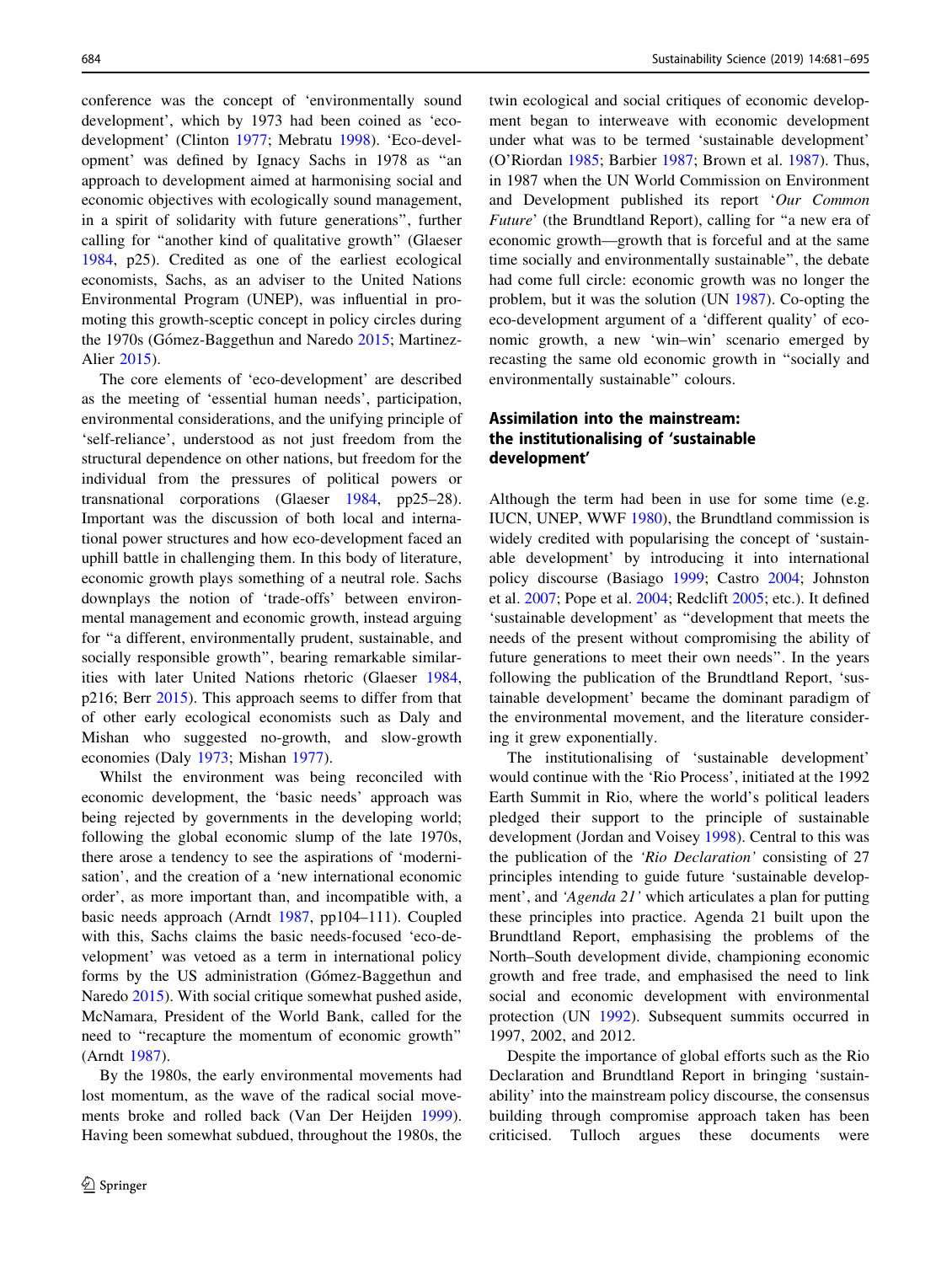responsible for transforming what was a ''marginal counter-hegemonic radical movement'' into a platform for legitimising and obscuring globalised neoliberal policy (Tulloch [2013\)](#page-13-0). Indeed, the approach taken by the UN follows the assumptions that poverty causes environmental degradation; this environmental degradation can be reduced by reducing poverty; to reduce poverty, developing countries need economic growth, which requires freer markets (Castro  $2004$ ). This logic is at best simplistic (Lélé [1991\)](#page-13-0), and at worst smuggling an inherently ideological agenda under the guise of benign necessity (Tulloch [2013](#page-13-0)), clearly running in direct opposition to the earlier growthcritical works. Indeed Dryzek, in his categorisation of environmental discourses, describes sustainability as 'reformist', in opposition to the 'radical' discourses advocating systemic change, such as the limits discourse (Dryzek [2005](#page-12-0), pp13–16).

Criticism of the almost 'business-as-usual' approach of 'sustainable development', which has been promoted to the mainstream by bodies such as the UN, has led to a heterogeneous counter-discourse. A common critique is of the 'sufficiently vague' (Daly [1996\)](#page-12-0) definition promoted by the international mainstream, ambiguous enough to allow for consensus building, but devoid of much substance. By the mid-1990s, the concept of 'sustainable development' and the notion of 'sustainability' were in vogue (Gatto [1995\)](#page-12-0), finding their way into academic literature and policy agendas around the globe.

# Environment, economics, and the society: three pillars of sustainability emerge?

Despite the relative dearth of literature probing 'sustainability' and 'sustainable development' conceptually, one conceptualisation, that of 'three pillars', environmental, economic, and social, has gained widespread traction. This is typically realised as the balancing of trade-offs between seemingly equally desirable goals within these three categorisations, although uses vary. One problematic facet of this conceptualisation, however, is its lack of theoretical development; there appears to be no original urtext from which it derives, seemingly just appearing in the literature and commonly taken at face value. As early as 2001, this approach has been presented as a 'common view' of sustainable development (Giddings et al. [2002](#page-12-0)), so commonplace it seems not to require a reference.

Although the 'three pillars' have become commonplace throughout the literature, they are not universal. Some works consider additional pillars such as institutional (Spangenberg et al. [2002](#page-13-0); Turcu [2012\)](#page-14-0), cultural (Soini and Birkeland [2014](#page-13-0)), and technical (Hill and Bowen [1997](#page-12-0)). Other frameworks bypass the compartmentalisation of sustainability completely. Milbrath for example presents a vision of a 'sustainable society' based on a set of defined values (Milbrath [1989\)](#page-13-0), the 'Natural Step' framework is based upon four guiding criteria (Upham [2000\)](#page-14-0), and Giddings et al.'s conceptualisation involves principles of equity (Giddings et al. [2002](#page-12-0)). More recently too, the SDGs developed by the UN have evolved an 'integrated' approach adopting 17 broad goals over a smaller number of categorisations.

The origins of the 'three-pillar' paradigm have been variously attributed to the Brundtland Report, Agenda 21, and the 2002 World Summit on Sustainable Development (Moldan et al. [2012\)](#page-13-0), yet in none of these documents is a clear framework or theoretical background made explicit. In what follows, in an attempt to uncover the origins of the 'three pillars', we analyse the documents of the International Union for Conservation of Nature (IUCN), which present the first widely cited conceptualisation of 'sustainable development' (Pezzey [1992;](#page-13-0) Sneddon [2000](#page-13-0)), and those of the United Nations, whose 1987 report is widely credited with bringing sustainable development to the mainstream. We then turn to the academic literature of the 1980s and 1990s which considers sustainability conceptually, prior to its 2001 description as a 'common view'.

#### The IUCN

The first prominent occurrence of the phrase 'sustainable development' in published literature appeared in 1980 when the IUCN, in collaboration with the UNEP and the World Wildlife Fund (WWF), published their 'World Conservation Strategy', subtitled 'Living Resource Conservation for Sustainable Development' (IUCN, UNEP, WWF [1980\)](#page-12-0). This early conception of sustainable development is motivated by the need for economic development, with its social and economic objectives, to take conservation into account by considering resource limitations and ecosystem carrying capacity. Whilst there is no explicit mention of the three pillars, their roots can clearly be seen, and sustainable development is briefly defined as that which ''must take account of social and ecological factors, as well as economic ones'' (ibid. pI). It should be emphasised that these three aspects are not held up as a framework and no judgement is made upon them. The implication appears to be that the current development policy primarily focuses on economic objectives, when it is imperative to integrate conservation objectives into policy. There is no discussion of 'trade-offs', or the relative importance of the three objectives.

The IUCN Conference on Conservation and Development in Ottawa 1986 was convened to evaluate progress in implementing the World Conservation Strategy. It concluded with a definition: ''The emerging paradigm of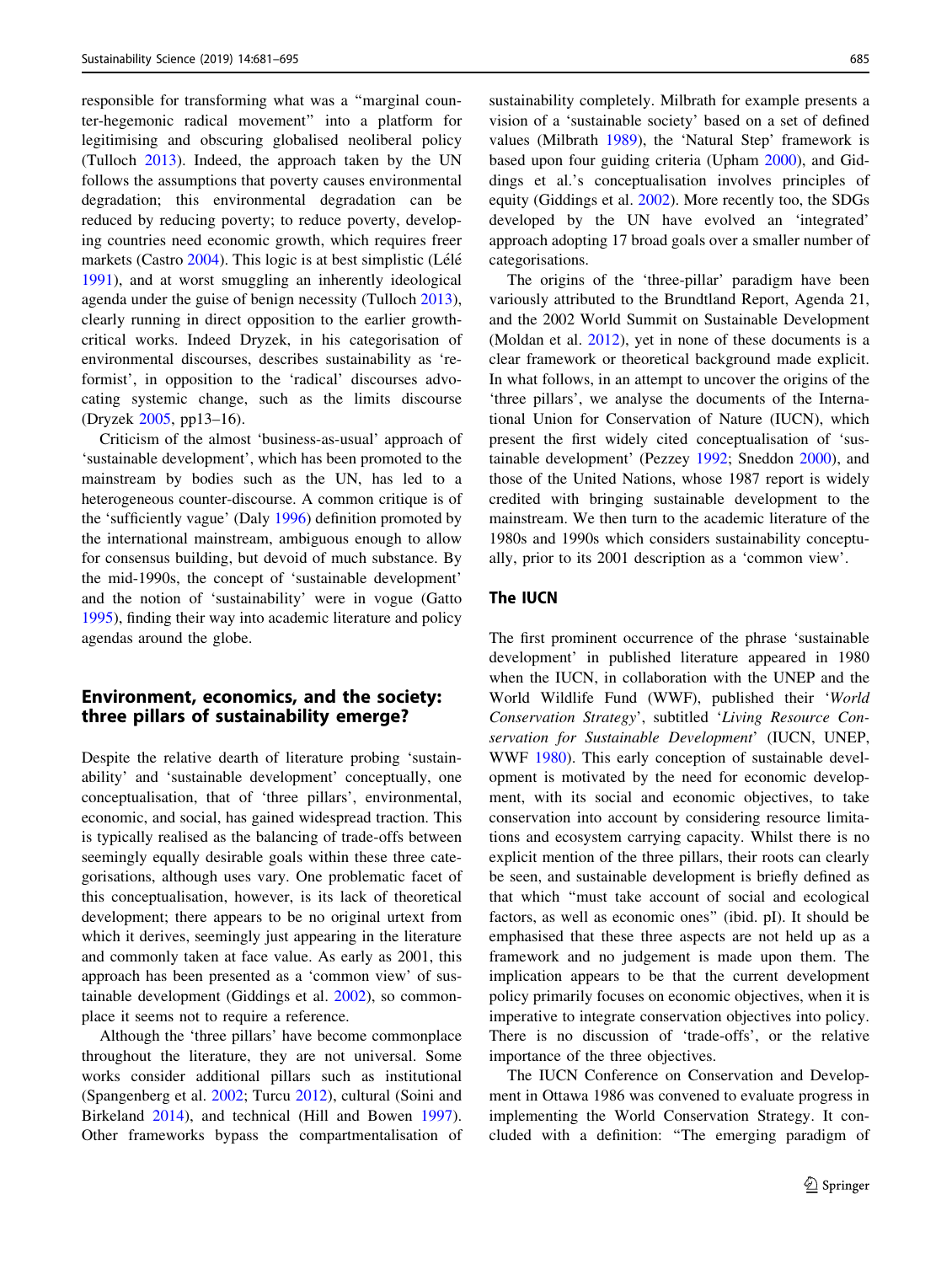sustainable development… seeks … to respond to five broad requirements: integration of conservation and development; satisfaction of basic human needs; achievement of equity & social justice; provision for social selfdetermination and cultural diversity; and maintenance of ecological integrity'' (Jacobs et al. [1987](#page-12-0)). These requirements cohere well with social and environmental aspects, but there is nothing to suggest a predecessor of anything approaching an economic pillar.

This appears to be a consistent narrative throughout the work of the IUCN. The successor to the World Conservation Strategy, 'Caring for the Earth', calls for development that is ''both people-centered … and conservationbased'' (IUCN, UNEP, WWF [1991](#page-12-0)). The strategy is based upon nine ''interrelated and mutually supporting'' principles of a ''sustainable society'', including changing attitudes, conservation of Earth's vitality and diversity, and a global alliance for attaining sustainability (ibid. pp8–12), and indicators for sustainability are presented under just two themes, "quality of life", and "ecological sustainability'' (ibid. p198). In 1996, an ''increased emphasis given to people'' was seen as an emerging issue, as well as the need to expand use of ''legal and economic tools for conservation'' (IUCN [1997](#page-12-0), pp43–45). At the same time, the models of sustainability being considered by the IUCN included the 'Egg of Sustainability' and the 'Barometer of Sustainability' both of which considered the dual goals of improving ecosystem wellbeing and human wellbeing as the essence of sustainability (IUCN [1996\)](#page-12-0).

Apart from a short-lived consideration in the early 2000s, when intersecting circles are presented as the ''conventional model of sustainable development'' (IUCN [2004,](#page-12-0) pp9–11), the IUCN thus largely avoids the use of the three pillars, preferring instead a model of sustainability that focuses on the goals of improving the ecosystem and human well-being. Discussion of the economy is generally focused on mitigating the negative impacts on the planet's ecosystems of current practices and the need for a 'greener' economy.

## The United Nations

The articulation of distinct social, economic, and environmental aspects of 'sustainable development' can be seen in Agenda 21 (1992) and are arguably implicit in the Brundtland Report (1987), although cultural and political/ institutional aspects are also present. Indeed, Agenda 21 mentions ''economic, social and environmental dimensions'' of sustainable development (8.4.1), but there is no conceptual justification or framework presented (UN [1992\)](#page-14-0).

Following the 1992 Rio Summit, the UN established the Commission on Sustainable Development (CSD) for the provision of guidance and monitoring of progress in the implementation of Agenda 21 and the Rio Declaration. In 1995, a workshop involving policy makers, members of international organisations, and scientists was held with the intention of reviewing indicators of the ''three principal aspects of sustainability'' (environmental, social and economic) (UN [1995,](#page-14-0) p3). The conclusions were that the CSD should work towards a core set of indicators which equally emphasise the ''economic, social, environmental and institutional aspects of sustainable development'', with the extra inclusion of the institutional aspect being left unelaborated (ibid. p5). It has been argued that this inclusion was due to the institutional aspect being integral to addressing the problems of unsustainable development practice (Spangenberg et al. [2002\)](#page-13-0).

The following year, the CSD published a testbed selection of 130 indicators, with the aim of having a ''good set of indicators'' by 2000. These indicators were categorised under the four aspects presented in the 1995 workshop (UN [1996](#page-14-0)). Despite this, the CSD does not use these four dimensions universally. A 1997 report on progress achieved since Rio is structured on the basis of three "mutually reinforcing components" of sustainable development, ''economic growth, social development and environmental sustainability'' with the aim of achieving ''balanced achievement of sustained economic development, improved social equity and environmental sustainability'' (UN [1997](#page-14-0), pp4–5), but with no discussion of the tensions between these objectives. The existence of ''three components—economic and social development and environmental protection'' is again emphasised in the sixth session report of the CSD (UN [1998](#page-14-0), p3).

In 2001 the CSD published the second edition of their indicator framework which maintains the categorisation of economic, social, institutional and environmental 'dimensions' of sustainable development (UN [2001a\)](#page-14-0). The goals of ''advancement of social and institutional development, to maintain ecological integrity, and to ensure economic prosperity'' are also mentioned (ibid. p21). By the third edition, however, the four dimensions were no longer elaborated explicitly to emphasise the ''multi-dimensional nature'' of sustainable development (UN [2007\)](#page-14-0).

In parallel to the work of the CSD, the UN launched 8 millennium development goals (MDGs), to be achieved by the global community by 2015 (UN [2001b\)](#page-14-0). Interestingly, Goal 7 was to "ensure environmental sustainability", although the concepts of social or economic sustainability are not explicitly explored. The report of the 2002 Earth Summit prescribes the need to ''promote the integration of the three components of sustainable development—economic development, social development and environmental protection—as interdependent and mutually reinforcing pillars'' (UN [2002](#page-14-0), p8). The need for ''integration'' of these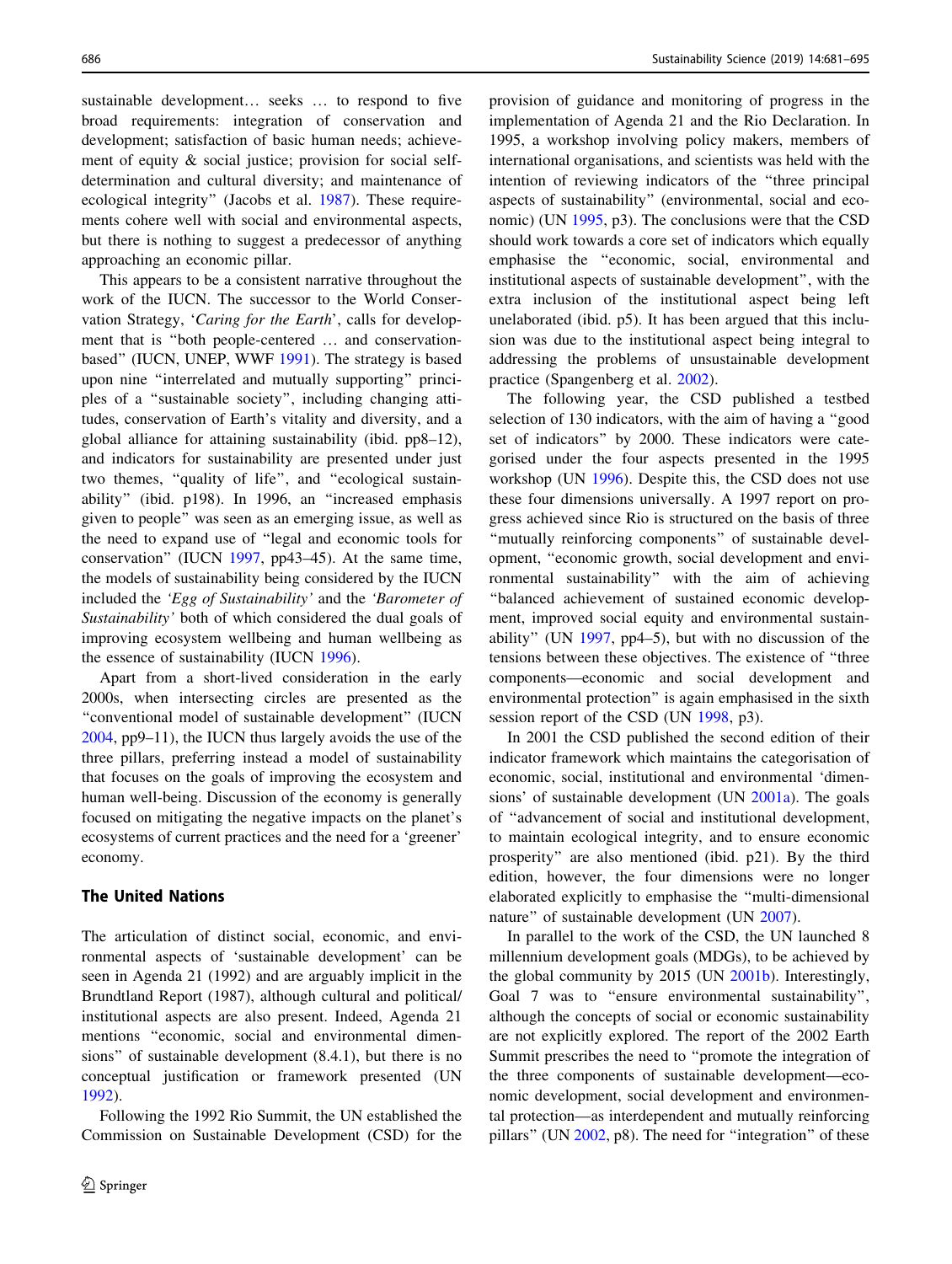pillars, and a ''balanced and holistic approach'' is emphasised (ibid. p128).

The narrative of ''integrating economic, social and environmental aspects'' of sustainable development continues throughout the report of the next World Summit 10 years later (UN [2012b](#page-14-0)). Following the 2012 summit, an 'Open Working Group' was established to develop the SDGs for the UN's 'post-2015 process', with part of the brief being to ''incorporate in a balanced way all three dimensions of sustainable development and their linkages'' (ibid. p47). Indeed, when the General Assembly adopted the finalised SDGs in 2015, it is stated how the goals are ''integrated and indivisible and balance the three dimensions of sustainable development: the economic, social and environmental" (UN [2015](#page-14-0), p1). However, these three dimensions do not explicitly form any part of the framework of the 17 goals.

#### The academic literature

Whilst the IUCN introduced the term 'sustainable development' into the mainstream in 1980, it received little conceptualisation in the academic literature prior to the 1987 publication of the Brundtland Report. Within this period, there existed notably Caldwell's consideration of the history of 'ecologically sustainable development' as the ''uneasy union'' of ecological and economic values; in the absence of three explicit pillars, the need for holistic thinking was emphasised, as well as ''social, legal, religious, and demographic'' factors (Caldwell [1984](#page-12-0)). O'Riordan too proposes ''two main kinds of sustainable utilization: ecological and sociocultural [later 'socioeconomic']'' (O'Riordan [1985,](#page-13-0) p1443).

In 1987, Brown et al. identified three ''perspectives, or contexts, in which the term [sustainability] is used'' emerging from their review of the literature (Brown et al. [1987\)](#page-12-0). The 'social' perspective concerns itself with the ''continued satisfaction of basic human needs'' of individuals, the 'ecological' focuses on the ''continued productivity and functioning of ecosystems'' as well as the ''protection of genetic resources and the conservation of biological diversity", and the "elusive" 'economic' definition entails resolving ''the limitations that a sustainable society must place on economic growth" (pp716–717). To Brown et al., these are different perspectives on the same concept which have emerged from the literature, closer to observation than anything approaching a conceptual framework.

The same year, Barbier articulates the development process as ''an interaction among three systems: the biological (and other resource) system, the economic system, and the social system'', presenting an early antecedent of the intersecting circles diagram (Barbier [1987](#page-11-0)). Each system is ascribed goals: ''genetic diversity, resilience, biological productivity''; ''satisfying basic needs (reducing poverty), equity-enhancing, increasing useful goods and services"; and "cultural diversity, institutional sustainability, social justice, participation'', respectively. The objective of sustainable development then is to ''maximise the goals across all these systems through an adaptive process of trade-offs'' (p104). This work marks what seems to be the first explicit conceptualisation of the pillars, complete with diagram, and discussion of inherent 'tradeoffs'. Indeed, it is claimed that Barbier first presented this as a result of a 1986 meeting within the IIED, where he was working as an economist, proposing a more analytical approach to understanding sustainable development (Holmberg [1992,](#page-12-0) p23). Barbier too identifies himself as the progenitor of the 'Venn diagram' in a later work (Barbier and Burgess [2017](#page-11-0)), at one point referring to it as ''infamous'' (Barbier [2011](#page-11-0)).

Cocklin draws on Barbier, conceptualising 'sustainability' in terms of a set of goals relating to social, economic, and environmental subsystems. The relation of sustainability to other management goals such as resilience and economic efficiency is considered to be ultimately ideological in nature, and thus trade-offs occur both internally and externally (Cocklin [1989](#page-12-0)).

Dixon and Fallon differentiate between purely 'biological/physical', and 'socioeconomic' definitions of sustainability which revolve around ''social and economic wellbeing'', hinting at necessary structural changes to current economic activity (Dixon and Fallon [1989](#page-12-0)). Lélé distinguishes between two competing understandings of sustainable development: sustained growth, which he deems a contradiction; and ecologically sound develop-ment with implicit social objectives (Lélé [1991\)](#page-13-0). Lélé holds that the concept of sustainable development requires strong clarification, arguing for the need to reject attempts to focus on economic growth and to recognise the inadequacies of neoclassical economics.

Hancock ([1993\)](#page-12-0) approaches a three-pillar model in efforts to consider issues of 'health' alongside sustainable communities (Hancock [1993](#page-12-0)). Hancock argues for a shift in focus from economic development to a ''system of economic activity that enhances human development while being environmentally and socially sustainable'' (p43). A 'Venn diagram' model is presented of health, or 'human development', being the confluence of three systems which meet several requirements: a 'community' which is 'convivial', an 'environment' which is 'viable', and 'livable' with respect to the community, and an economy which is 'adequately prosperous', 'equitable' with respect to the community, and 'sustainable' with respect to the environment. Superficially, this model is remarkably similar to contemporary models of the three pillars, but it presents the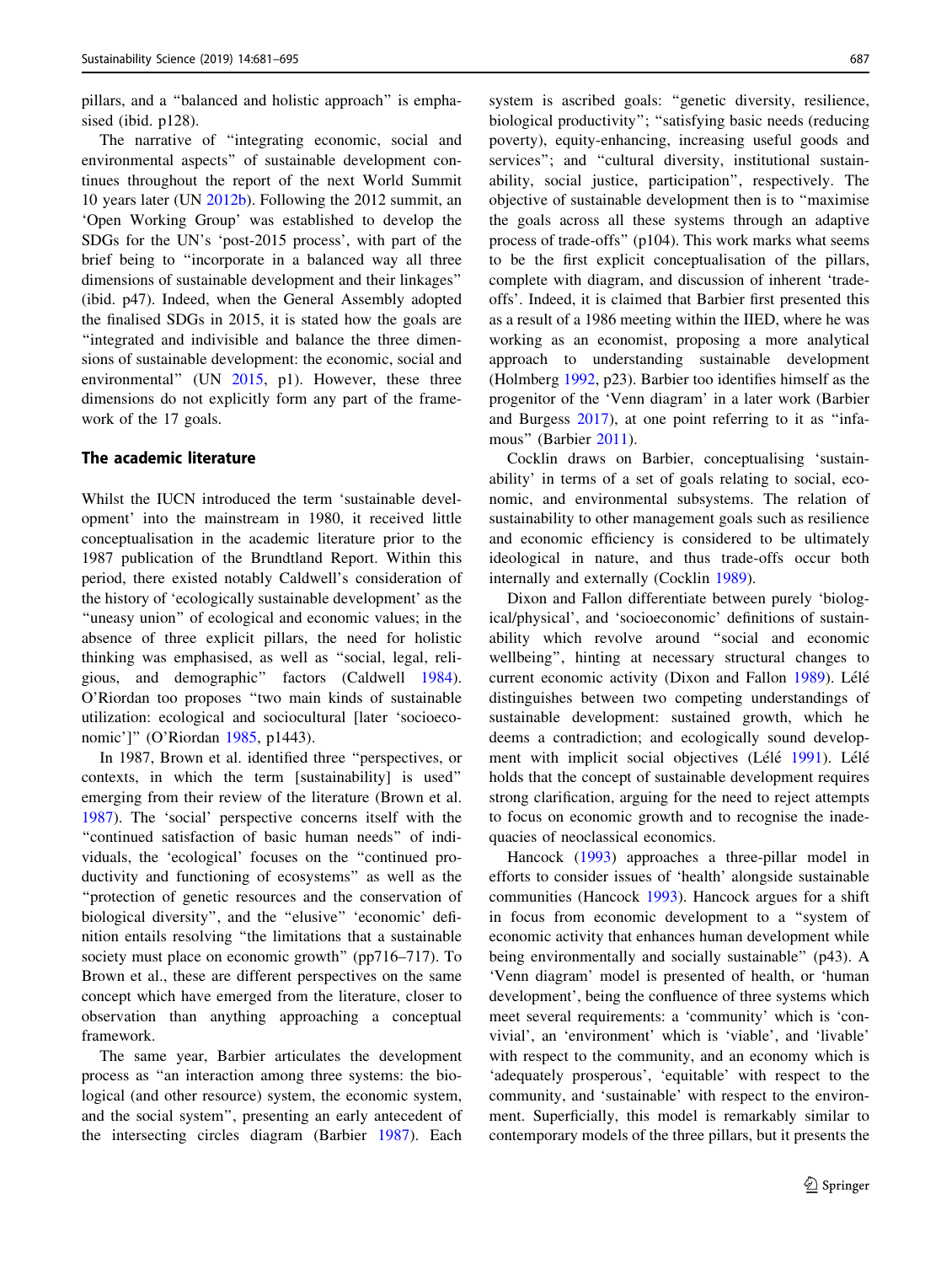economy as 'subservient' to the community and environment, rather than as an entity with which trade-offs must be made.

Munasinghe claims 'sustainable development' encompasses ''three major points of view: economic, social, and ecological'', whereby progress is best made via integration of their competing ''non-comparable'' objectives. Further, three differing approaches to 'sustainability' or 'sustainable development' are articulated: the economic which maximises income whilst maintaining capital stock, the ecological which seeks to preserve biological and physical systems, and the sociocultural which encompasses equity and participation (Munasinghe [1993\)](#page-13-0).

Yunlong and Smit develop Brown et al's three general definitions in reference to 'sustainable agriculture'. They stress the need for integration, but do not elaborate on how this might be achieved (Yunlong and Smit [1994](#page-14-0)). Altieri presents a version of the 'Venn diagram' in his discussion of sustainable agriculture; here, specific economic, social, and environmental goals are detailed, with the confluence representing 'agroecology' (Altieri [1995](#page-11-0), p376). It has been suggested by Thompson  $(2017)$  $(2017)$  that Altieri draws on Douglass [\(1984](#page-12-0)) in his articulation of these three domains; however, it should be noted that this diagram is absent in the first edition of Altieri's book (Altieri [1987\)](#page-11-0). Derived from a 1982 conference on ''Agricultural Sustainability in a Changing World Order'', Douglass divides his contributors' perspectives along ''economic, biological, and cultural'' lines of thinking, later reiterated with the subtitles ''Food Sufficiency: Resources, Technology, and Economics'', ''Stewardship: Biology, Ecology, and Population'', and ''Community: Justice, Participation, and Development''. Despite the focus on agriculture, these categorisations bear many similarities with perspectives drawn in the wider sustainability literature; however like Brown et al., these are separate perspectives as observed in the literature rather than having theoretical basis. Altieri's work is placed here within the 'stewardship' camp, yet his concluding chapter emphasises the inherent linkages between the biological and socioeconomic problems of agricultural systems. He concludes, ''The requirements to develop sustainable agriculture clearly are not just biological or technical, but also social, economic, and political, and illustrate the requirements needed to create a sustainable society'' (Altieri [1987,](#page-11-0) p199; 1995, p379).

Basiago describes sustainability as a ''methodology designed to maximize the vitality of social and environmental systems'' (Basiago [1995,](#page-11-0) p119). Economic methods of defining sustainability are described (along with biological, sociological, planning, and ethical methods), although Basiago argues that ''a major restructuring of the economy is implied by economic methods''.

The work of Goodland and Daly (Goodland [1995](#page-12-0); Goodland and Daly [1996\)](#page-12-0) seeks to distinguish the concept of 'environmental sustainability' from social and economic sustainability. They take a largely systems-based approach to the environmental pillar, defining it in terms of input– output laws. They are critical of what they perceive as the term 'sustainability' becoming a ''landfill dump for everyone's environmental and social wishlists'' (Goodland and Daly [1996,](#page-12-0) p1002). Contrasting to a holistic integrated approach, they argue that the three 'types' of sustainability are ''clearest when kept separate'', and that ''the disciplines best able to analyse each type of sustainability are different'' (ibid.).

In contrast, Milne suggests that it is ''generally accepted that 'sustainability' is about integrating social, economic, and ecological values'' (p137), but cautions a lack of agreement in interpretation, distinguishing between authors who call for 'balancing', and those who prioritise the biological aspect (Milne [1996](#page-13-0)). Milne leans towards the latter, concluding that ''sustainability requires the subordination of traditional economic criteria to criteria based on social and ecological values''. The World Resources Institute, attempting to produce environmental indicators for 'sustainable development' argue that ''sustainability involves—at a minimum—interacting economic, social, and environmental factors'' arguing that inadequate attention has been given to the latter (pp2–3). They too argue that sustainable development is that which attempts to "reconcile or establish a balance" (p31) between these factors (Hammond et al. [1995](#page-12-0)).

Macnaghten and Jacobs [\(1997\)](#page-13-0) argue that the 'general model' of sustainable development, which emerges from the literature, emphasises trade-offs between economic growth, deteriorating environmental conditions, and a decline in the quality of life (Macnaghten and Jacobs [1997](#page-13-0)). The authors argue for a model whereby 'economic welfare' is a component of the quality of life, which in turn is ultimately constrained by 'environmental limits'. Such a nested model, as presented to the right of Fig. [1](#page-1-0), has been viewed as preferable to a 'Venn diagram' of trade-offs by numerous authors for its emphasis that the three systems represented by the pillars cannot be separated and are in fact subsystems of each other (Mebratu [1998](#page-13-0); Giddings et al. [2002\)](#page-12-0). Striking similarities can be seen between this nested model and a much earlier one by Renè Passet, a contemporary of Ignacy Sachs (Passet [1979](#page-13-0)). Passet's systems approach emphasises that the sphere of economy is situated within the sphere of human activities, where social welfare is not reduced to the mere accumulation of goods and services, which in turn is situated within the biosphere (pp9–12). The diffusion of this model into the sustainability literature is uncertain; Passet's work was likely familiar to Sachs, yet the model appeared to receive little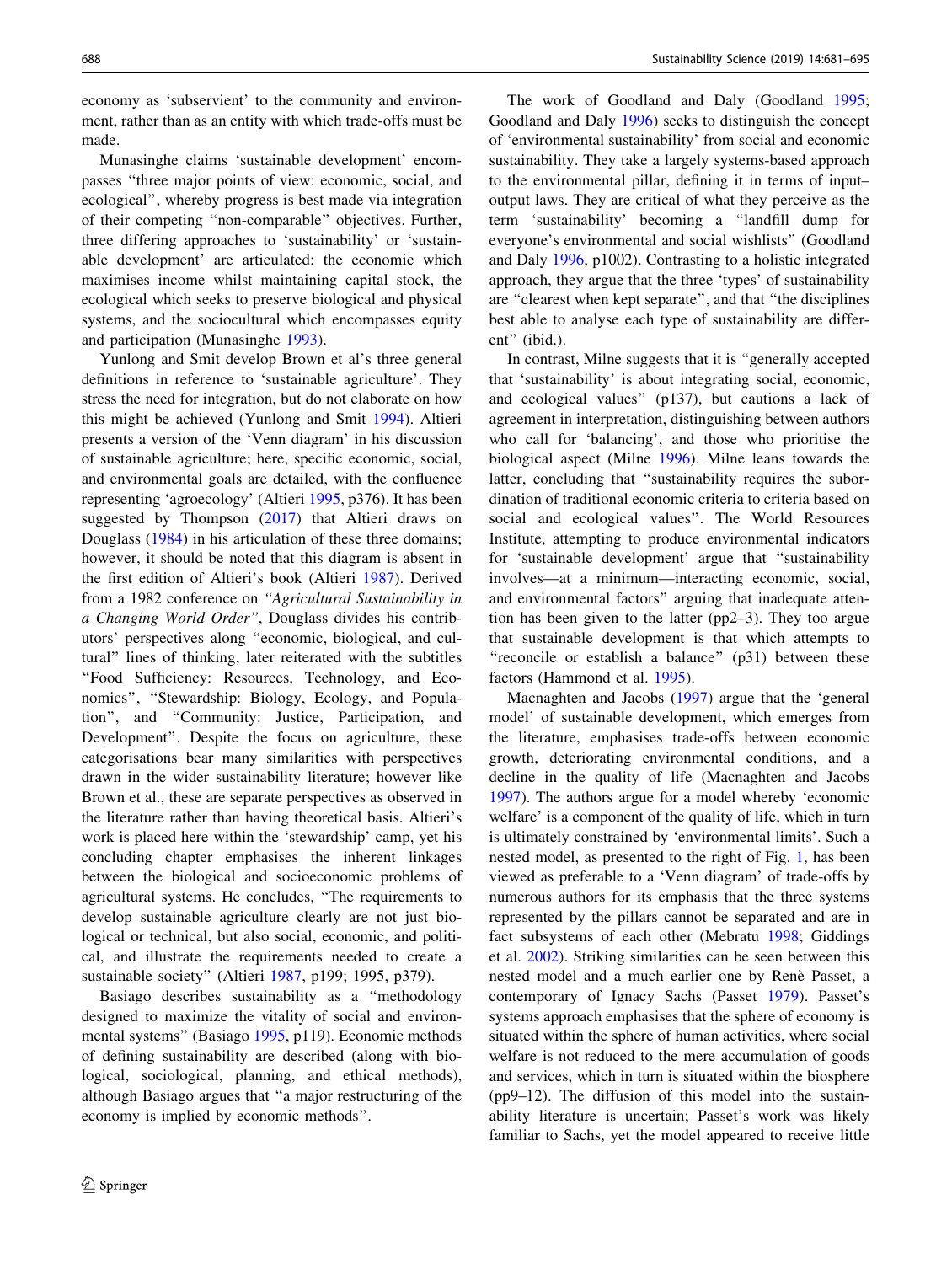<span id="page-8-0"></span>attention as a primary source in the English language until much later.

Custance and Hillier ([1998\)](#page-12-0) detail their work in developing a set of sustainable development indicators for the UK government (Custance and Hillier [1998](#page-12-0)). Here, sustainable development is again understood as the ''balance between three broad objectives—maintenance of economic growth, protection of the environment … and social progress''. They build upon a set of indicators developed in 1996 which focused primarily on the economic–environmental interaction, acknowledge the importance of including a social dimension, but question whose role it is to define sustainable development. This work reflects a broader body of literature considering 'indicators' of sustainable development utilising the three pillars which appears to arise around this time (Bradley Guy and Kibert [1998;](#page-12-0) Fricker [1998](#page-12-0); Stirling [1999](#page-13-0); Azapagic and Perdan [2000;](#page-11-0) Valentin and Spangenberg [2000](#page-14-0)).

Parallels to the three pillars can be seen in Campbell's 'planning triangle'. Campbell produced a model of what he perceived as three major goals or priorities of urban planning: social justice, economic growth, and environmental protection (Campbell [1996\)](#page-12-0). Campbell argues that these goals introduce three fundamental conflicts, yet at the elusive centre of the three lies 'sustainable development', the balance of these goals. Campbell acknowledges the difficulty of finding this balance, emphasises the need to think holistically and move towards shared language, and urges collaboration between development planners and environmental planners. Campbell's discussion explicitly highlights the notion of conflict or competition between these goals and of the need for interdisciplinary approaches in elaborating upon them towards a more comprehensive and rigorous conceptual framework.

Of final note is the treatment of sustainability within the business literature. From the late 1990s, Elkington's 'triple bottom line' (TBL) accounting method gained traction with the publication of his popular book 'Cannibals With Forks' (Elkington [1997](#page-12-0)). Drawing strong parallels with three pillars, the traditional financial 'bottom line' of a corporation is complimented by bottom lines for social and environmental performance, termed 'people, planet, profit', encouraging firms to consider longer-term perspectives in their decision making. Corporate usage of the TBL has been met with scepticism in academic circles, however, with little evidence of effective use among the bodies that claim to advocate it. It has been argued that the TBL jargon is inherently empty, vague, and misleading (Norman and Macdonald [2004](#page-13-0)), paradoxically perpetuating business-asusual approaches (Milne and Gray [2013\)](#page-13-0). Whilst 'corporate sustainability' may trace its roots to 'corporate social responsibility' which arose in the 1950s, it was not until the 1990s that larger companies started publishing reports emphasising environmental issues, and later certain health issues, although the language of sustainability was rarely used (Milne and Gray [2013\)](#page-13-0). Numerous 'sustainability accounting' methods predate the TBL, yet Elkington's work appears to mark the first use of a three-pillar conceptualisation here (Lamberton [2005](#page-13-0)). Whilst this body of literature does not appear to be the origin of the three-pillar framework, it seems that the TBL, which is presented in many cases as synonymous with sustainability, may have been influential in cementing its position in the mainstream into the 21st century.

## **Discussion**

Having reviewed much of the early literature, with the motivation of probing the genesis of the 'three-pillar' paradigm, it is of some concern to find no clear answers. Whilst the work of Barbier [\(1987](#page-11-0)) appears to provide the origin of the widespread circles diagram and provides a framework to encourage maximisation of the goals of three systems, subject to implied trade-offs, it differs from later uses, most notably in its treatment of the economic system. The 'three-pillar' formulation itself, however, predates Barbier, at least implicitly, appearing in the IUCN's 1980 'World Conservation Strategy', O'Riordan ([1985\)](#page-13-0), the contemporaneous Brown et al. ([1987\)](#page-12-0), as well as in works preceding the language of sustainability, such as the discussions of 'eco-development' by Sachs and Passet's [1979](#page-13-0) work.

Of the various works discussed here, it is possible to broadly distinguish between two ways in which the pillars have been conceptualised. The first approach follows that of Barbier in presenting the individual dimensions as distinct, yet interacting systems, as taken by e.g. Cocklin [\(1989](#page-12-0)), Hancock ([1993\)](#page-12-0), and Basiago ([1995\)](#page-11-0). Secondly, there are those who follow from Brown et al. in seeing three distinct, yet interrelated perspectives or schools of thought such as Lélé  $(1991)$  $(1991)$ , Munasinghe  $(1993)$  $(1993)$ , and Goodland and Daly ([1996\)](#page-12-0).

### Competing realities

The systems approach had been used earlier by Passet, who may have indirectly contributed to its use. This approach typically presents three distinct systems with their own 'goals', and the interactions of these systems must be managed to meet these goals and the emergent goal of sustainability or sustainable development. The clearest example of this is given by Barbier ([1987\)](#page-11-0) and Cocklin [\(1989](#page-12-0)) who both emphasise integration of the systems and management of trade-offs between them. Hancock ([1993\)](#page-12-0) and Basiago [\(1995](#page-11-0)) also take a systems approach, but the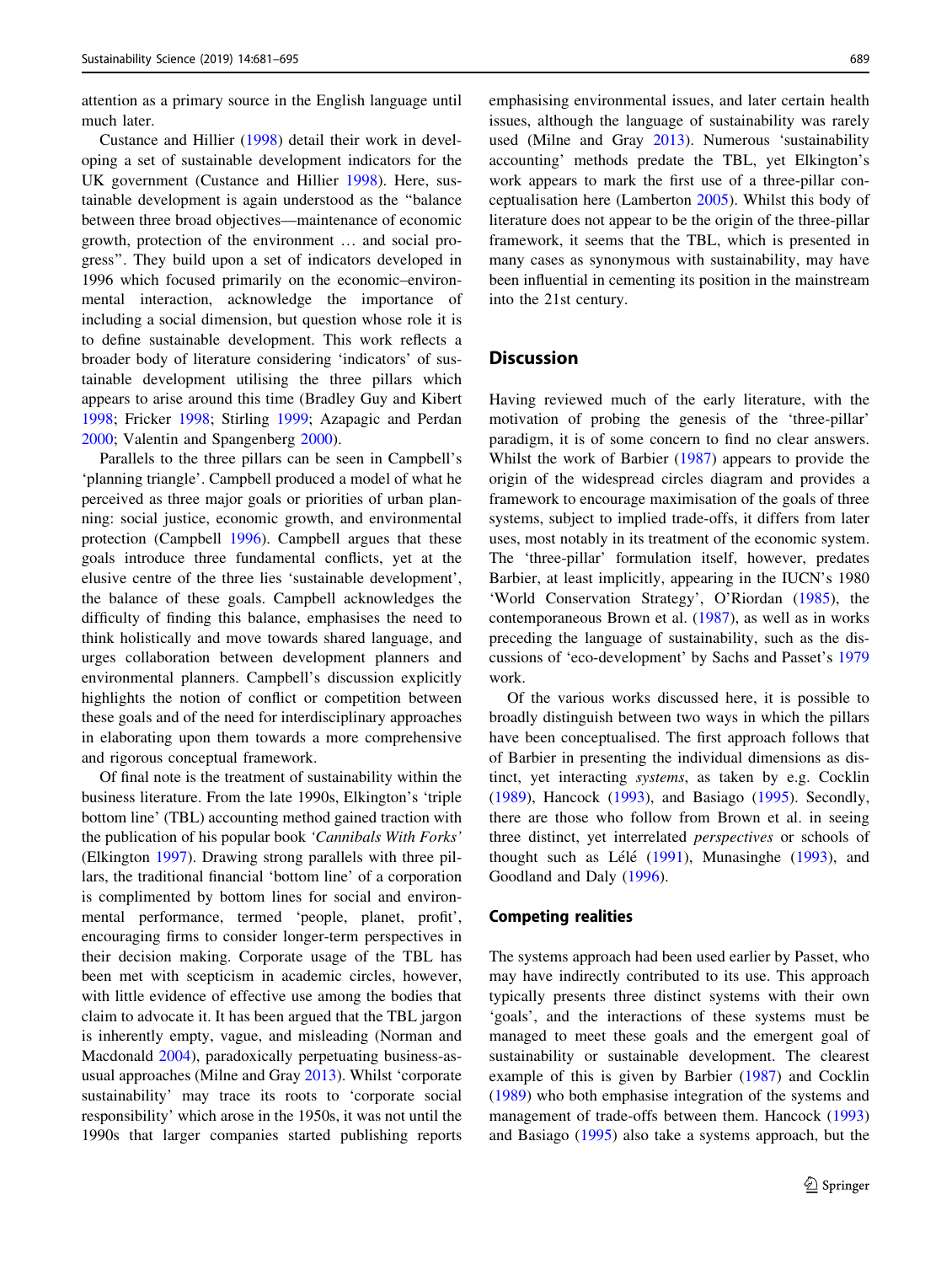implication is that the individual systems strengthen and enhance each other. Campbell ([1996\)](#page-12-0) also emphasises reconciliation. Here, we would place the approaches taken by the UN and IUCN who, whilst generally avoiding the language of systems, talk about these individual dimensions having specific goals. In a similar vein then too, Munasinghe ([1993\)](#page-13-0), Altieri [\(1995](#page-11-0)), Milne ([1996\)](#page-13-0), and Custance and Hillier [\(1998](#page-12-0)) all discuss the integration and balancing of goals, whereas Macnaghten and Jacobs ([1997\)](#page-13-0) use the language of trade-offs. The language involved here frequently invokes the need to ''integrate'', ''balance'', and "reconcile" the pillars without necessarily articulating what this means in practice; whether this requires uncomfortable 'trade-offs' or not appears to depend on the level of optimism the work in question is pitching for. This missing link between theory and application is problematised by Barbier and others in a later work (Barbier and Markandya [2013](#page-11-0), p38; Barbier and Burgess [2017](#page-11-0)); it is difficult to make decisions about trade-offs without knowing the implications of such choices and, whilst they offer a utility maximisation approach, it remains value laden. There thus appears an uncomfortable gap between undertheorisation, on the one hand and making necessary political value judgements to allow for application, on the other.

Alternative to a systems interpretation are the authors who talk about the three pillars as distinct perspectives of sustainability. These discussions range from calls for clarity of competing definitions: Brown et al. [\(1987](#page-12-0)), Dixon and Fallon ([1989](#page-12-0)), Lélé ([1991\)](#page-13-0); further undertheorised calls for integration of these perspectives: Douglass [\(1984](#page-12-0)), Yunlong and Smit ([1994\)](#page-14-0); and Goodland and Daly [\(1996](#page-12-0))'s argument to retain disciplinary distinctions: ''social scientists are best able to define social sustainability'' (p1002). Blurring the lines of systems/perspectives distinctions come later descriptions such as the '3Ps' of Elkington, or the '3Es' (environment, economy, equity) (Caradonna [2014](#page-12-0)), which embody broad values further removed from explicit conceptualisation.

Further to these distinctions, the meaning of the economic pillar remains a central point from which much of the early literature diverges. A prominent strand is heavily critical of the dominant global economic paradigm and sees the economic pillar as a means of producing systemic change, both by erring away from the growth narrative and thinking of the 'economy' as subordinate to social wellbeing and environmental health. This can be seen in Brown et al.'s ([1987\)](#page-12-0) considerations of placing limitations on growth, Basiago's call for economic 'restructuring', and Milne's call for ''subordination of traditional economic criteria''. Barbier and Altieri both reject economic growth as their economic goals, and the IUCN too remains wary of the economic system throughout their literature, instead focusing on the balancing of environmental and social goals.

This contrasts heavily with the understanding pushed by the UN, where growth is imperative. Rather than being met with scepticism, a growth-focused economic pillar is central to their sustainable development narrative; here, growth is key to meeting the social and environmental goals through trickle-down effects. The presentation of an economic pillar centred on growth, equal in importance to social and environmental pillars of sustainability, as an unquestioned, unprobed necessity cements this framing of the pillars as common sense. A lack of a clear conceptual basis acts further to hide this framing from critique, allowing for broad consensus from institutional actors that would otherwise have conflicting priorities. This highlights the problems of undertheorised calls for 'integration' and 'balancing' of the pillars without the acknowledgement that any attempt to do so in practice is value driven.

#### Historical emergence?

It can be argued that many of the conflicting conceptualisations of the three pillars, and sustainability itself, can be attributed to the historical origins of this body of literature. As has been suggested above, the historical roots and emergence of 'sustainability' is far from a straightforward narrative; indeed, Kidd identifies six distinct but related strains of thought feeding in (Kidd [1992](#page-13-0)), and there are arguably more. It is here that we can begin to see the origins of why the sustainability literature is so broad and confusing; as Kidd argues, it is deeply embedded in fundamentally different concepts. From the development specialists to the ecological economists, and systems ecologists, various broadly distinct schools co-opt the language of 'sustainability' around the same time, leading to what has become such a heterogeneous discourse. As Dryzek has argued, we then see a wide range of actors who see the emergence of 'sustainability' as a dominant discourse and recognise it as ripe for shaping in terms that are favourable to them (Dryzek [2005,](#page-12-0) p146). What arguably unites these disparate roots is criticism of the economic status quo, be that realised by blind pursuit of economic growth, short-sighted profit-driven agriculture, or industrialism with little regard to the fragility of complex ecosystems.

Thus, focusing on the economic development strand as explored previously, we argue that 'sustainable development' arose here from a twin critique of the previously popular notion of 'economic development', from both a 'quality of life' or social perspective, and an ecological perspective. Caldwell goes into some depth discussing the ecological critique, arguing that the 1972 Stockholm Conference succeeded in placing the need to reconcile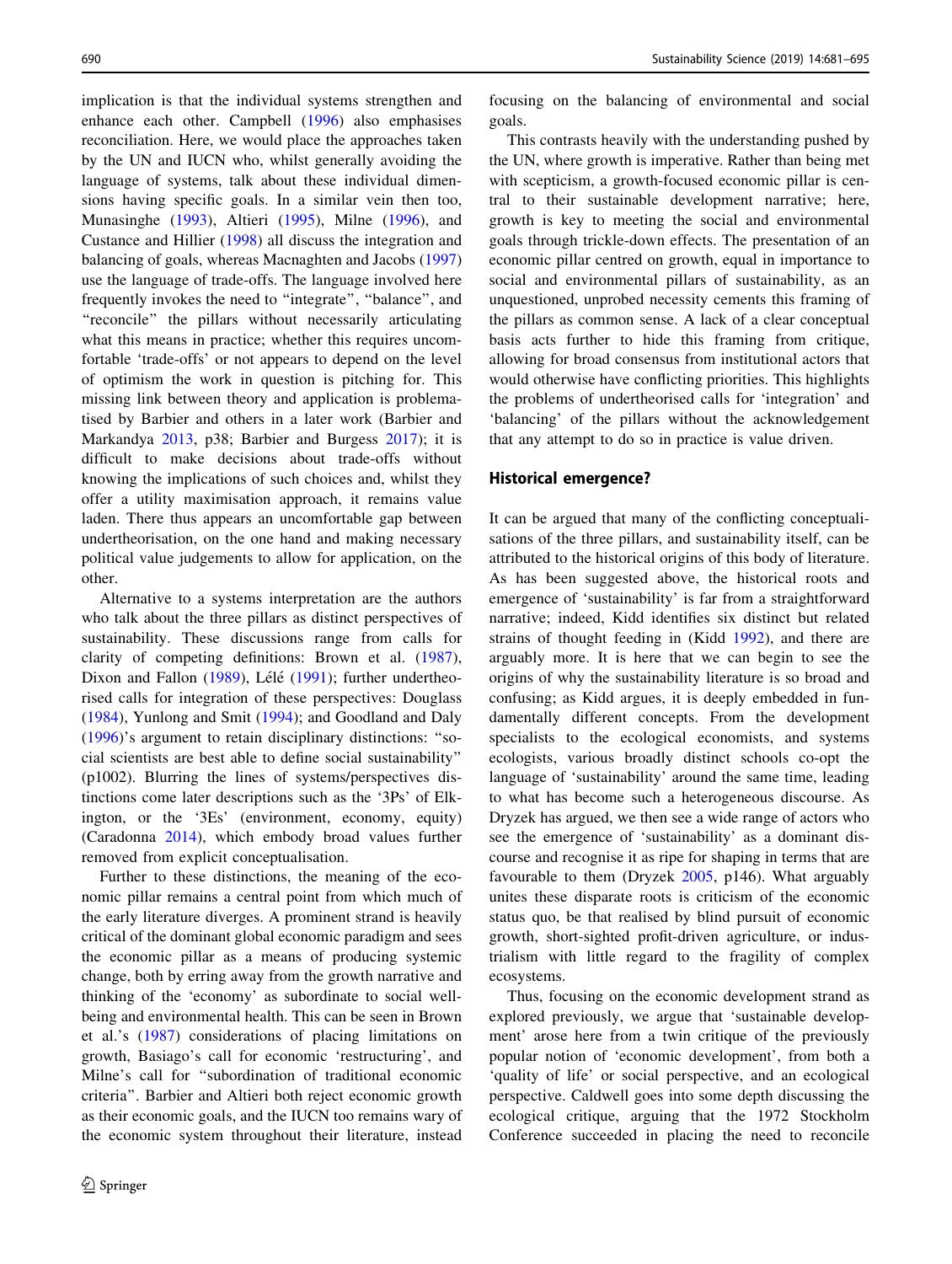economic development and environmental protection on the global agenda, and precipitated the notion of 'eco-development' (Caldwell [1984\)](#page-12-0). The early social critique is explored by Arndt ([1987\)](#page-11-0) and is picked up by the Brundtland Report which holds that poverty and environmental problems are inherently linked, and that ''meeting essential needs'' is a key requirement of development (UN [1987,](#page-14-0) p16).

Thus, we see the three pillars are fundamentally rooted here in 'sustainable development' from its conception. Further, we argue that this narrative of environmental and social critiques of the economic status quo is replayed over various other strands that adopt the language of sustainability. This can be seen in the work of the IUCN, which approaches 'sustainable development' from the concept of conservation, in the limits discourse, considerations of sustainable agriculture as articulated by Douglass, as well as in Elkington's TBL. We now begin to see why the economic pillar is so fundamental—what unites these disparate discourses is the perceived inadequacy of the 'economic', be it from environmental or social perspectives. The confusion of competing conceptualisations and different interpretations of the economic pillar within this early literature can then be understood if we view sustainability not as a coherent singular concept, but as a common language of broad schools of thought with the commonality of this 'economic' critique.

The depiction of the economic pillar in terms of an economic growth goal, placed on equal footing with social and environmental factors, despite the wealth of critical literature, can be seen as an embodiment of the ideological win–win scenario of 'sustainable growth' pushed in the 1987 Brundtland Report. This was further reinforced by the 1992 Rio summit and publication Agenda 21 which brought this particular interpretation of 'sustainable development' to global attention. It has been argued by some that this neutralisation of the radical economic critique via institutionalisation was an inevitable consequence of the UN's consensus building approach to addressing 'sustainability' (Huckle [1991;](#page-12-0) Carruthers [2001\)](#page-12-0).

This 'emergence' of the three-pillar model thus leads to it being in many cases presented, with little to no theoretical foundation or justification, as the norm, or a 'common sense' understanding of sustainability. This is mirrored in the documents of the UN and may be seen too within organisations such as the OECD, which, in a 2000 report on indicators, heavily emphasise the need to better understand the ''complex synergies and trade-offs'' between the ''three dimensions'' of sustainable development (OECD [2000](#page-13-0), p19).

#### 'Sustainability' vs. 'sustainable development'

So far, we have sidestepped focusing on the competing language of 'sustainability' and 'sustainable development', as the two are often so intertwined in the literature that they remain difficult to tease apart. It is through this conflation though that economic growth-centred 'development' becomes an implicit part of 'sustainability', skipping over the questions: Development of what? Development for whom? Such strategic ambiguity allows this fuzzy concept to be utilised by any actor for their own means. In the earlier literature such as Caldwell, and Barbier, 'sustainable development' is understood as a necessity for developing nations and is often decoupled from growth. But this distinction is lost when the UN equates development with growth, and the OECD calls for sustainable development for their member countries, i.e. developed nations (OECD [2004](#page-13-0), p3).

This issue has been addressed by numerous authors who hold the term 'sustainable development', like that of 'sustainable growth', to be an oxymoron (Redclift [2005](#page-13-0); Johnston et al. [2007;](#page-13-0) Brand [2012\)](#page-12-0). Notably Redclift argues the notion of 'development', rooted in Western colonial capitalist narratives, presents numerous barriers to sustainability, and without interrogation and political change, sustainability itself is jeopardised (Redclift [1987\)](#page-13-0). Sneddon proclaims that 'sustainable development' has ''reached a conceptual dead-end'', and that for clarity it is necessary to decouple the notion of 'sustainability' from its counterpart (Sneddon [2000](#page-13-0)). He problematises the recasting of 'development' as sustainable, citing the numerous socio-ecological abuses enacted throughout its history and its blindness to deep-set structural issues. 'Sustainability' on the other hand, despite having perhaps a reputation as a buzzword, carries far less historical baggage and its necessity for a specific context prompts conceptual questions, such as for whom and of what. Looking at the more contemporary literature, however, it seems little has changed and the recent articulation of the SDGs has further entrenched the notion of 'sustainable development'.

## Conclusions

In seeking to clarify the origins of the notion of the 'three pillars of sustainability', we have shown that the conceptual foundations of this model are far from clear and there appears to be no singular source from which it derives. Whilst a diagram with explicit economic, social, and biological system goals is presented as a model of sustainable development by Barbier in 1987, the goals elaborated differ from those of the UN and the meaning is limited to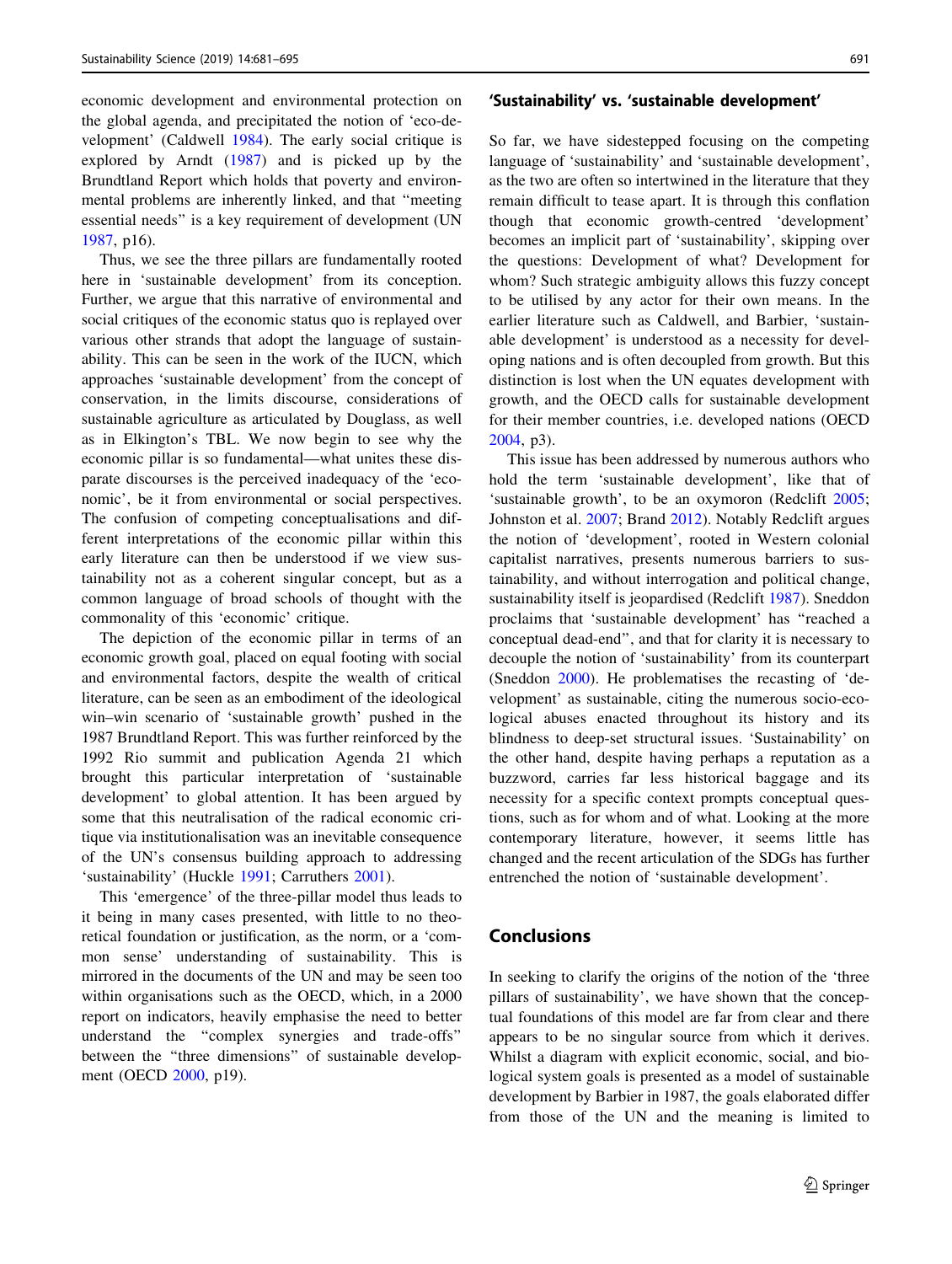<span id="page-11-0"></span>developing nations. Further, an implicit notion of these three pillars predates this, appearing in work by the IUCN and in consideration of 'eco-development'.

We have argued that the early literature considering the pillars may be split broadly between those who view the three as distinct perspectives, and those who take a systems approach. Within these formulations, there lacks a commonality in how interactions are treated, whether trade-offs occur or mutual reinforcements are made. The implications of 'integration' here are often undertheorised leading to the value judgements necessary for application often slipping by unnoticed and depoliticised. This is seen most clearly as the major source of disagreement stemming from the treatment of the economic pillar.

By drawing on Kidd's argument that the discourse is fundamentally rooted in different schools of thought who have all adopted the common language of 'sustainability', we suggest that this presents itself as the source of much confusion and competing conceptualisation. Central to these distinct schools, however, can be seen a broad critique of the economic status quo, both from ecological and social perspectives. Focusing on the development literature has allowed us to present an example of twin ecological and 'basic needs' critiques of 'economic development' from the 1960s, crystallising into three pillars of 'sustainable development' in the 1980s. We have then argued that this narrative is replayed across various other schools of thought under the language of 'sustainability', such as those considering agriculture or conservation.

As these conflicts play out, 'sustainable development' is institutionalised by the UN in the 1987 Brundtland Report, and during the subsequent Rio process, which pushes an understanding placing economic growth as the solution to ecological and social problems. This 'win–win' approach reflects the biases inspired by their intergovernmental consensus building remit, and effectively neutralises much radical critique by depoliticising sustainability and presenting three sets of equally important economic, social, and environmental goals as benign necessity. This notion is further entrenched by the blurring of the language of 'sustainability' and 'sustainable development' such that economic development remained an implicit, but inadequately formulated, part of sustainability.

A consequence of the lack of rigour in the theoretical underpinnings of sustainability and the three-pillar paradigm is the difficulty in producing operational frameworks for the characterisation of sustainability which remain rooted in theory. Such applications would necessarily be context specific, requiring careful consideration of both spatial and functional boundaries. Although the targets and indicators associated with the UN SDGs are encouraging, a lack of detail is given to a transparent rigorous theoretical foundation in which to ground them and the value judgements that have been made along the way.

Despite this paper being mostly retrospective, focusing upon historical literature, it brings to light important issues that are still relevant today. There remains an urgent need to critically examine the models we employ for understanding. The inherently political nature of sustainability can often be forgotten, and we should be careful to avoid reproducing models without carefully considering their theoretical basis and the embedded ideology within them. Finally, it should be remembered that sustainability, through its complex and disparate historical origins, remains both context specific and ontologically open, and thus any rigorous operationalisation requires explicit description of how it is understood.

Acknowledgements This work was supported by the Engineering and Physical Sciences Research Council [grant number 1643433]; and the Leverhulme Trust research programme grant 'Sustaining urban habitats: an interdisciplinary approach'.

Open Access This article is distributed under the terms of the Creative Commons Attribution 4.0 International License ([http://creative](http://creativecommons.org/licenses/by/4.0/) [commons.org/licenses/by/4.0/](http://creativecommons.org/licenses/by/4.0/)), which permits unrestricted use, distribution, and reproduction in any medium, provided you give appropriate credit to the original author(s) and the source, provide a link to the Creative Commons license, and indicate if changes were made.

# References

- Altieri MA (1987) Agroecology: the scientific basis of alternative agriculture, 1st edn. Westview, Boulder
- Altieri MA (1995) Agroecology: the science of sustainable agriculture, 2nd edn. Westview Press, Boulder
- Arndt HW (1981) Economic development: a semantic history. Econ Dev Cult Change 29:457–466
- Arndt HW (1987) Economic development: the history of an idea. University of Chicago Press, Chicago
- Arushanyan Y, Ekener E, Moberg Å (2017) Sustainability assessment framework for scenarios—SAFS. Environ Impact Assess Rev 63:23–34. <https://doi.org/10.1016/j.eiar.2016.11.001>
- Azapagic A, Perdan S (2000) Indicators of sustainable development for industry: a general framework. Trans IChemE 78:243–261. <https://doi.org/10.1205/095758200530763>
- Barbier EB (1987) The concept of sustainable economic development. Environ Conserv 14:101. [https://doi.org/10.1017/](https://doi.org/10.1017/S0376892900011449) [S0376892900011449](https://doi.org/10.1017/S0376892900011449)
- Barbier E (2011) The policy challenges for green economy and sustainable economic development. Nat Resour Forum 35:233–245. <https://doi.org/10.1111/j.1477-8947.2011.01397.x>
- Barbier EB, Burgess JC (2017) The sustainable development goals and the systems approach to sustainability. Econ Discuss Pap 28:1–24. <https://doi.org/10.5018/economics-ejournal.ja.2017-28>
- Barbier EB, Markandya A (2013) A new blueprint for a green economy. Routledge, Abingdon
- Basiago AD (1995) Methods of defining ''sustainability''. Sustain Dev 3:109–119. <https://doi.org/10.1002/sd.3460030302>
- Basiago AD (1999) Economic, social, and environmental sustainability in development theory and urban planning practice.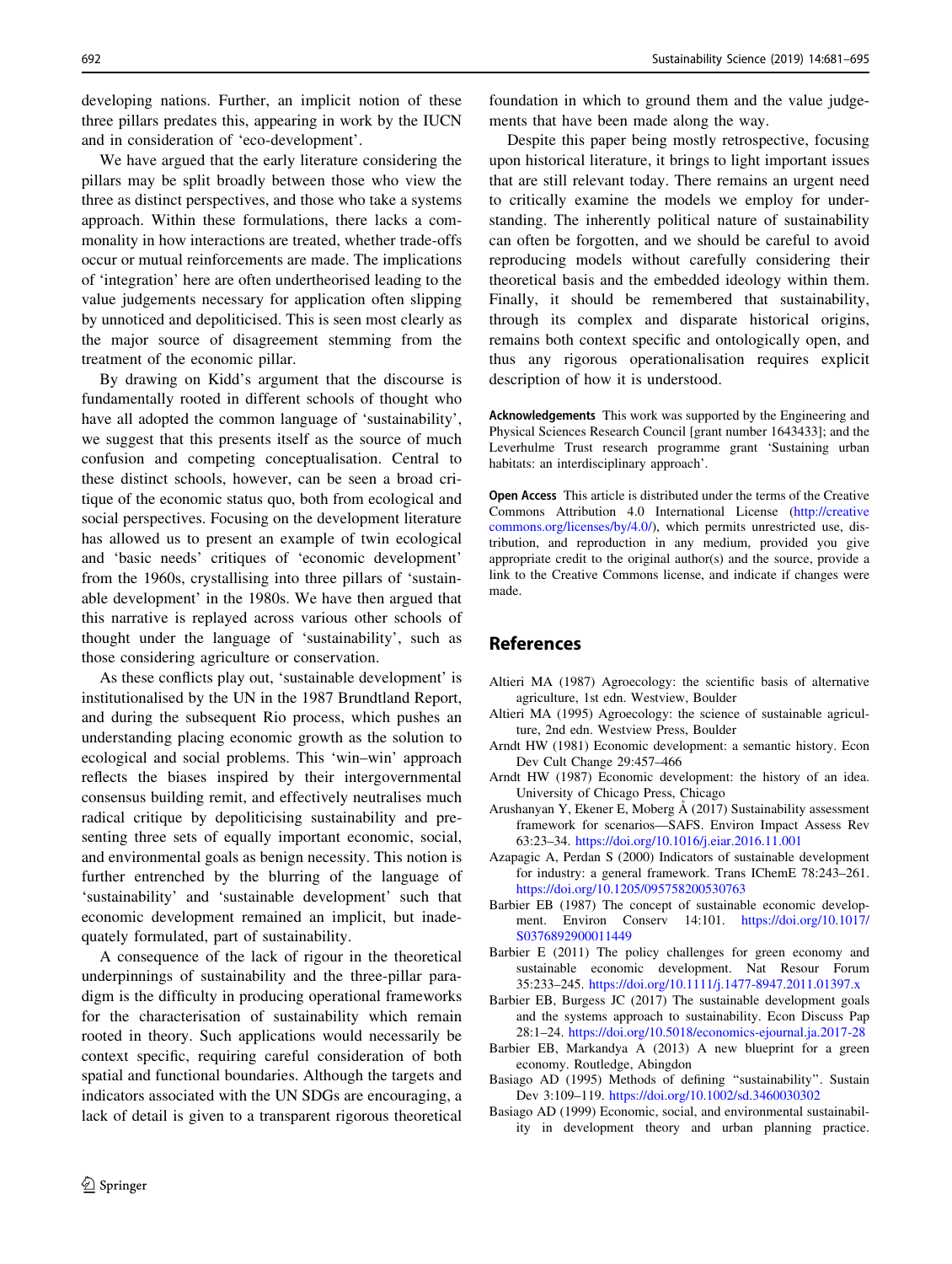<span id="page-12-0"></span>Environmentalist 19:145–161. [https://doi.org/10.1023/A:](https://doi.org/10.1023/A:1006697118620) [1006697118620](https://doi.org/10.1023/A:1006697118620)

- Berr E (2015) Sustainable development in a post Keynesian perspective: why eco-development is relevant to post Keynesian economics. J Post Keynes Econ 37:459–480. [https://doi.org/10.](https://doi.org/10.1080/01603477.2015.1000173) [1080/01603477.2015.1000173](https://doi.org/10.1080/01603477.2015.1000173)
- Boyer R, Peterson N, Arora P, Caldwell K (2016) Five approaches to social sustainability and an integrated way forward. Sustainability 8:1–18. <https://doi.org/10.3390/su8090878>
- Bradley Guy G, Kibert CJ (1998) Developing indicators of sustainability: US experience. Build Res Inf 26:39–45. [https://doi.org/](https://doi.org/10.1080/096132198370092) [10.1080/096132198370092](https://doi.org/10.1080/096132198370092)
- Brand U (2012) Green economy—The next oxymoron? GAIA Ecol Perspect Sci Soc 21:5
- Brown BJ, Hanson ME, Liverman DM, Merideth RW (1987) Global sustainability: toward definition. Environ Manage 11:713–719. <https://doi.org/10.1007/BF01867238>
- Caldwell LK (1984) Political aspects of ecologically sustainable development. Environ Conserv 11:299–308. [https://doi.org/10.](https://doi.org/10.1017/S037689290001465X) [1017/S037689290001465X](https://doi.org/10.1017/S037689290001465X)
- Callicott JB, Mumford K (1997) Ecological sustainability as a conservation concept. Conserv Biol 11:32–40. [https://doi.org/10.](https://doi.org/10.1046/j.1523-1739.1997.95468.x) [1046/j.1523-1739.1997.95468.x](https://doi.org/10.1046/j.1523-1739.1997.95468.x)
- Campbell S (1996) Green cities, growing cities, just cities?: Urban planning and the contradictions of sustainable development. J Am Plan Assoc 62:296–312. [https://doi.org/10.1080/](https://doi.org/10.1080/01944369608975696) [01944369608975696](https://doi.org/10.1080/01944369608975696)
- Caradonna JL (2014) Sustainability: a history. Oxford University Press, Oxford
- Carruthers D (2001) From opposition to orthodoxy: the remaking of sustainable development. J Third World Stud 18:93–112
- Carter K, Moir S (2012) Diagrammatic representations of sustainability—a review and synthesis. In: Smith SD (ed) Proceedings of the 28th annual ARCOM conference, 3–5 September 2012. UK, Edinburgh, pp 1479–1489
- Castro CJ (2004) Sustainable development: mainstream and critical perspectives. Organ Environ 17:195–225. [https://doi.org/10.](https://doi.org/10.1177/1086026604264910) [1177/1086026604264910](https://doi.org/10.1177/1086026604264910)
- Cleveland H (1979) The management of sustainable growth. Pergamon Press, New York
- Clinton RL (1977) Ecodevelopment. World Aff 140:111–126
- Cocklin CR (1989) Methodological problems in evaluating sustainability. Environ Conserv 16:343–351. [https://doi.org/10.1017/](https://doi.org/10.1017/S0376892900009772) [S0376892900009772](https://doi.org/10.1017/S0376892900009772)
- Coomer JC (1979) Quest for a sustainable society. Pergamon Press, New York
- Custance J, Hillier H (1998) Statistical issues in developing indicators of sustainable development. J R Stat Soc 161:281–290
- Daly HE (1973) Toward a steady-state economy. W. H Freeman, New York
- Daly HE (1996) Beyond growth: the economics of sustainable development. Beacon Press, Boston
- Dawe NK, Ryan KL (2003) The faulty three-legged-stool of sustainable development. Conserv Biol 17:1458–1460. [https://](https://doi.org/10.1046/j.1523-1739.2003.02471.x) [doi.org/10.1046/j.1523-1739.2003.02471.x](https://doi.org/10.1046/j.1523-1739.2003.02471.x)
- Dixon JA, Fallon LA (1989) The concept of sustainability: origins, extensions, and usefulness for policy. Soc Nat Resour An Int J 2:73–84. <https://doi.org/10.1080/08941928909380675>
- Douglass GK (1984) Agricultural sustainability in a changing world order. Westview Press, Boulder
- Dryzek JS (2005) The politics of the earth: environmental discourses, 2nd edn. Oxford University Press, Oxford
- Du Pisani JA (2006) Sustainable development—historical roots of the concept. Environ Sci 3:83–96. [https://doi.org/10.1080/](https://doi.org/10.1080/15693430600688831) [15693430600688831](https://doi.org/10.1080/15693430600688831)
- Dunlap RE, Mertig AG (1991) The evolution of the US environmental movement from 1970 to 1990: an overview. Soc Nat Resour 4:209–218. <https://doi.org/10.1080/08941929109380755>
- Ecologist The (1972) A blueprint for survival. Penguin, Harmondsworth
- Elkington J (1997) Cannibals with forks: the triple bottom line of 21st century business. Capstone, Oxford
- Fricker A (1998) Measuring up to sustainability. Futures 30:367–375. [https://doi.org/10.1016/S0016-3287\(98\)00041-X](https://doi.org/10.1016/S0016-3287(98)00041-X)
- Gatto M (1995) Sustainability: Is it a well defined concept? Ecol Appl 5:1181–1183
- Gibson RB (2006) Beyond the pillars: sustainability assessment as a framework for effective integration of social, economic and ecological considerations in significant decision-making. J Environ Assess Policy Manag 8:259–280
- Giddings B, Hopwood B, O'Brien G (2002) Environment, economy and society: fitting them together into sustainable development. Sustain Dev 10:187–196. <https://doi.org/10.1002/sd.199>
- Glaeser B (1984) Ecodevelopment: concepts, projects, strategies. Pergamon Press, New York
- Gómez-Baggethun E, Naredo JM (2015) In search of lost time: the rise and fall of limits to growth in international sustainability policy. Sustain Sci 10:385–395. [https://doi.org/10.1007/s11625-](https://doi.org/10.1007/s11625-015-0308-6) [015-0308-6](https://doi.org/10.1007/s11625-015-0308-6)
- Goodland R (1995) The concept of environmental sustainability. Annu Rev Ecol Syst 26:1–24
- Goodland R, Daly H (1996) Environmental sustainability: universal and non-negotiable. Ecol Appl 6:1002–1017
- Grober U (2012) Sustainability: a cultural history, translated. Green Books, Totnes
- Hammond A, Adriaanse A, Rodenburg E et al (1995) Environmental Indicators: a systematic approach to measuring and reporting on environmental policy performance in the context of sustainable development. World Resources Institute, Washington
- Hancock T (1993) Health, human development and the community ecosystem: three ecological models. Health Promot Int 8:41–47. <https://doi.org/10.1093/heapro/8.1.41>
- Hicks N, Streeten P (1979) Indicators of development: the search for a basic needs yardstick. World Dev 7:567–580. [https://doi.org/10.](https://doi.org/10.1016/0305-750X(79)90093-7) [1016/0305-750X\(79\)90093-7](https://doi.org/10.1016/0305-750X(79)90093-7)
- Hill RC, Bowen PA (1997) Sustainable construction: principles and a framework for attainment. Constr Manag Econ 15:223–239. <https://doi.org/10.1080/014461997372971>
- Hirsch F (1995) Social limits to growth, 2nd edn. Routledge, London
- Holmberg J (1992) Policies for a small planet: from the international institute for environment and development. Earthscan, London
- Huckle J (1991) Education for sustainability: assessing pathways to the future. Aust J Environ Educ 7:43–62. [https://doi.org/10.1017/](https://doi.org/10.1017/S0814062600001853) [S0814062600001853](https://doi.org/10.1017/S0814062600001853)
- ILO (1976) Employment, growth and basic needs: a one-world problem. Praeger, New York
- IUCN (1996) Barometer of sustainability: what it's for and how to use it. IUCN, Gland
- IUCN (2004) The IUCN programme 2005-2008. many voices, one earth. IUCN, Gland
- IUCN (1997) Proceedings. World conservation congress 13–23 October 1996 Montreal. IUCN, Gland
- IUCN, UNEP, WWF (1980) World conservation strategy. Living resource conservation for sustainable development. IUCN, Gland
- IUCN, UNEP, WWF (1991) Caring for the earth. a strategy for sustainable living. IUCN, Gland
- Jacobs P, Gardner J, Munro DA (1987) Sustainable and equitable development: an emerging paradigm. Conservation with equity: strategies for sustainable development. IUCN, Gland, pp 17–29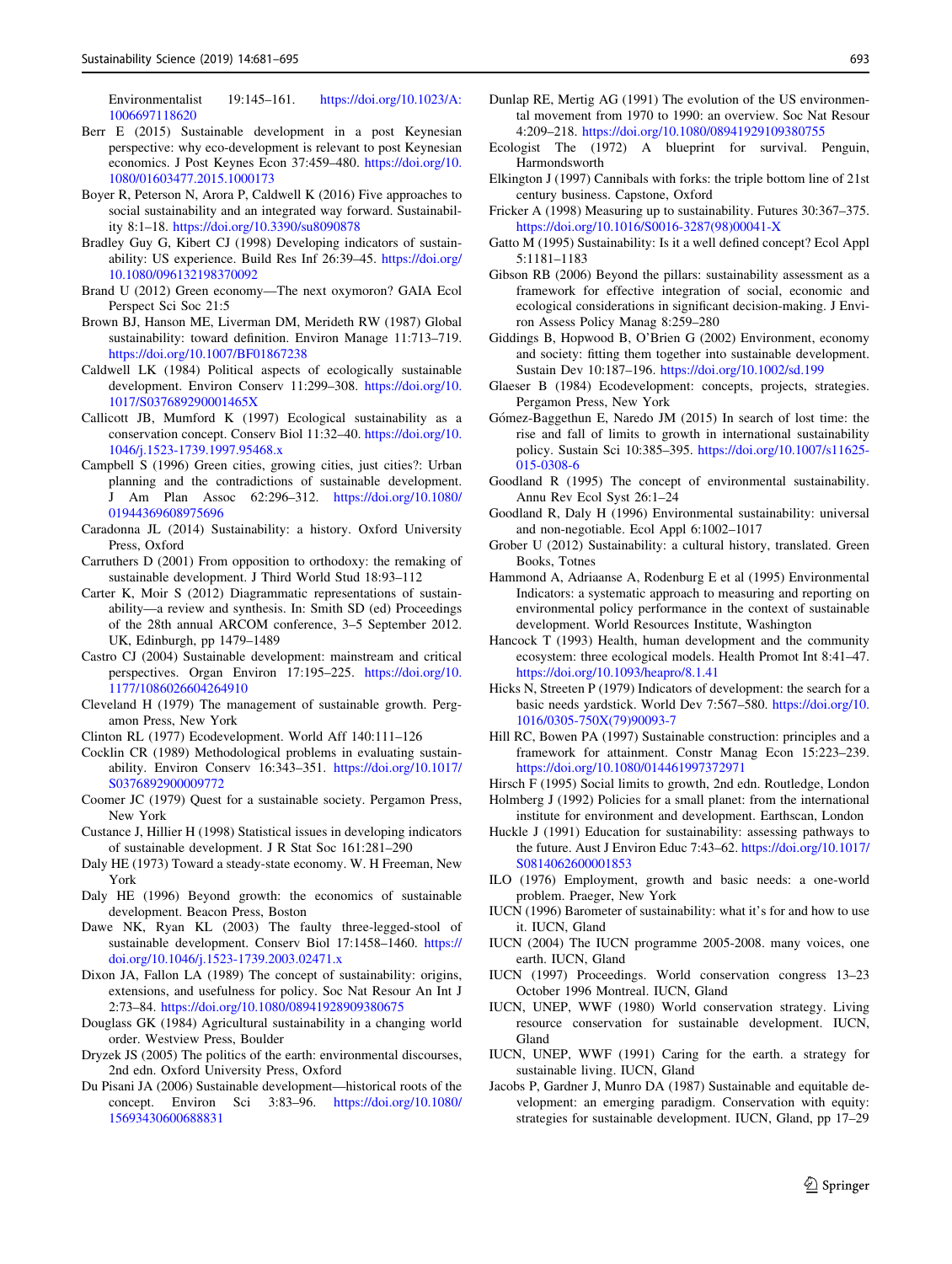- <span id="page-13-0"></span>Johnston P, Everard M, Santillo D, Robert K-H (2007) Reclaiming the definition of sustainability. Environ Sci Pollut Res 14:60–66. <https://doi.org/10.1065/espr2007.01.375>
- Jordan A, Voisey H (1998) The ''rio process'': the politics and substantive outcomes of "earth summit II". Glob Environ Change 8:93–97. [https://doi.org/10.1016/S0959-3780\(97\)00024-](https://doi.org/10.1016/S0959-3780(97)00024-1) [1](https://doi.org/10.1016/S0959-3780(97)00024-1)
- Kajikawa Y, Tacoa F, Yamaguchi K (2014) Sustainability science: the changing landscape of sustainability research. Sustain Sci 9:431–438. <https://doi.org/10.1007/s11625-014-0244-x>
- Kates RW, Clark WC, Corell R et al (2001) Sustainability science. Science 292:641–642 (80-)
- Kidd CV (1992) The evolution of sustainability. J Agric Environ Ethics 5:1–26. <https://doi.org/10.1007/BF01965413>
- Komiyama H, Takeuchi K (2006) Sustainability science: building a new discipline. Sustain Sci 1:1–6. [https://doi.org/10.1007/](https://doi.org/10.1007/s11625-006-0007-4) [s11625-006-0007-4](https://doi.org/10.1007/s11625-006-0007-4)
- Lamberton G (2005) Sustainability accounting A brief history and conceptual framework. Account Forum 29:7–26. [https://doi.org/](https://doi.org/10.1016/j.accfor.2004.11.001) [10.1016/j.accfor.2004.11.001](https://doi.org/10.1016/j.accfor.2004.11.001)
- Lehtonen M (2004) The environmental-social interface of sustainable development: capabilities, social capital, institutions. Ecol Econ 49:199–214. <https://doi.org/10.1016/j.ecolecon.2004.03.019>
- Lélé SM (1991) Sustainable development: a critical review. World Dev 19:607–621. [https://doi.org/10.1016/0305-750X\(91\)90197-](https://doi.org/10.1016/0305-750X(91)90197-P) [P](https://doi.org/10.1016/0305-750X(91)90197-P)
- Lozano R (2008) Envisioning sustainability three-dimensionally. J Clean Prod 16:1838–1846. [https://doi.org/10.1016/j.jclepro.](https://doi.org/10.1016/j.jclepro.2008.02.008) [2008.02.008](https://doi.org/10.1016/j.jclepro.2008.02.008)
- Lumley S, Armstrong P (2004) Some of the nineteenth century origins of the sustainability concept. Environ Dev Sustain 6:367–378. [https://doi.org/10.1023/B:ENVI.0000029901.02470.](https://doi.org/10.1023/B:ENVI.0000029901.02470.a7) [a7](https://doi.org/10.1023/B:ENVI.0000029901.02470.a7)
- Macnaghten P, Jacobs M (1997) Public identification with sustainable development. Glob Environ Change 7:5–24. [https://doi.org/10.](https://doi.org/10.1016/S0959-3780(96)00023-4) [1016/S0959-3780\(96\)00023-4](https://doi.org/10.1016/S0959-3780(96)00023-4)
- Martinez-Alier J (2015) Ecological economics. In: Wright JD (ed) International encyclopedia of the social & behavioral sciences, 2nd edn. Elsevier, Amsterdam, pp 851–864
- Martínez-Alier J (1995) The environment as a luxury good or "too poor to be green''? Ecol Econ 13:1–10. [https://doi.org/10.1016/](https://doi.org/10.1016/0921-8009(94)00062-Z) [0921-8009\(94\)00062-Z](https://doi.org/10.1016/0921-8009(94)00062-Z)
- Meadows DL (1977) Alternatives to growth—I: a search for sustainable futures. Ballinger Publishing Company, Boston
- Meadows DH, Meadows DL, Randers J, Behrens WW (1972) The limits to growth. Universe Books, New York
- Mebratu D (1998) Sustainability and sustainable development: historical and conceptual review. Environ Impact Assess Rev 18:493–520. [https://doi.org/10.1016/S0195-9255\(98\)00019-5](https://doi.org/10.1016/S0195-9255(98)00019-5)
- Milbrath LW (1989) Envisioning a sustainable society: learning our way out. State University of New York Press, Albany
- Milne MJ (1996) On sustainability; the environment and management accounting. Manag Account Res 7:135–161. [https://doi.org/10.](https://doi.org/10.1006/mare.1996.0007) [1006/mare.1996.0007](https://doi.org/10.1006/mare.1996.0007)
- Milne MJ, Gray R (2013) W(h)ither Ecology? The triple bottom line, the global reporting initiative, and corporate sustainability reporting. J Bus Ethics 118:13–29. [https://doi.org/10.1007/](https://doi.org/10.1007/s10551-012-1543-8) [s10551-012-1543-8](https://doi.org/10.1007/s10551-012-1543-8)
- Mishan EJ (1977) The economic growth debate: an assessment. Allen & Unwin, London
- Moldan B, Janoušková S, Hák T (2012) How to understand and measure environmental sustainability: indicators and targets. Ecol Indic 17:4–13. [https://doi.org/10.1016/j.ecolind.2011.04.](https://doi.org/10.1016/j.ecolind.2011.04.033) [033](https://doi.org/10.1016/j.ecolind.2011.04.033)
- Mori K, Christodoulou A (2012) Review of sustainability indices and indicators: towards a new city sustainability index (CSI).

Environ Impact Assess Rev 32:94–106. [https://doi.org/10.1016/](https://doi.org/10.1016/j.eiar.2011.06.001) [j.eiar.2011.06.001](https://doi.org/10.1016/j.eiar.2011.06.001)

- Munasinghe M (1993) Environmental economics and sustainable development. The World Bank, Washington
- Norman W, Macdonald C (2004) Getting to the bottom of ''triple bottom line''. Bus Ethics Q 14:243–262. [https://doi.org/10.1016/](https://doi.org/10.1016/j.ijpe.2012.01.035) [j.ijpe.2012.01.035](https://doi.org/10.1016/j.ijpe.2012.01.035)
- O'Riordan T (1985) Research policy and review 6. Future directions for environmental policy. Environ Plan A 17:1431–1446. [https://](https://doi.org/10.1068/a171431) [doi.org/10.1068/a171431](https://doi.org/10.1068/a171431)
- OECD (2000) Towards sustainable development. Indicators to measure progress. OECD Publications, Paris
- OECD (2004) Sustainable development in OECD countries. Getting the policies right. OECD Publications, Paris
- Passet R (1979) L'économique et le vivant. Payot, Paris
- Pezzey J (1992) Sustainable development concepts: an economic analysis. The World Bank, Washington
- Pirages D (1977) The sustainable society: implications for limited growth. Praeger, New York
- Pope J, Annandale D, Morrison-Saunders A (2004) Conceptualising sustainability assessment. Environ Impact Assess Rev 24:595–616. <https://doi.org/10.1016/j.eiar.2004.03.001>
- Redclift MR (1987) Sustainable development: exploring the contradictions. Routle, London
- Redclift M (2005) Sustainable development (1987–2005): an oxymoron comes of age. Sustain Dev 13:212–227. [https://doi.org/](https://doi.org/10.1002/sd.281) [10.1002/sd.281](https://doi.org/10.1002/sd.281)
- Rome A (2003) ''Give earth a chance'': the environmental movement and the sixties. J Am Hist 90:525–554. <https://doi.org/10.2307/3659443>
- Schoolman ED, Guest JS, Bush KF, Bell AR (2012) How interdisciplinary is sustainability research? Analyzing the structure of an emerging scientific field. Sustain Sci 7:67–80. [https://doi.org/10.](https://doi.org/10.1007/s11625-011-0139-z) [1007/s11625-011-0139-z](https://doi.org/10.1007/s11625-011-0139-z)
- Seers D (1969) The meaning of development. Inst Dev Stud Commun 44:1–26
- Sneddon CS (2000) "Sustainability" in ecological economics, ecology and livelihoods: a review. Prog Hum Geogr 24:521–549. <https://doi.org/10.1191/030913200100189076>
- Soini K, Birkeland I (2014) Exploring the scientific discourse on cultural sustainability. Geoforum 51:213–223. [https://doi.org/10.](https://doi.org/10.1016/j.geoforum.2013.12.001) [1016/j.geoforum.2013.12.001](https://doi.org/10.1016/j.geoforum.2013.12.001)
- Spangenberg JH, Pfahl S, Deller K (2002) Towards indicators for institutional sustainability: lessons from an analysis of Agenda 21. Ecol Indic 2:61–77. [https://doi.org/10.1016/S1470-](https://doi.org/10.1016/S1470-160X(02)00050-X) [160X\(02\)00050-X](https://doi.org/10.1016/S1470-160X(02)00050-X)
- Stirling A (1999) The appraisal of sustainability: some problems and possible responses. Local Environ 4:111–135. [https://doi.org/10.](https://doi.org/10.1080/13549839908725588) [1080/13549839908725588](https://doi.org/10.1080/13549839908725588)
- Stivers RL (1976) The sustainable society: ethics and economic growth. Westminster Press, Philadelphia
- Streeten P, Burki SJ (1978) Basic needs: some issues. World Dev 6:411–421. [https://doi.org/10.1016/0305-750X\(78\)90116-X](https://doi.org/10.1016/0305-750X(78)90116-X)
- Tanguay GA, Rajaonson J, Lefebvre J-F, Lanoie P (2010) Measuring the sustainability of cities: an analysis of the use of local indicators. Ecol Indic 10:407–418. [https://doi.org/10.1016/j.](https://doi.org/10.1016/j.ecolind.2009.07.013) [ecolind.2009.07.013](https://doi.org/10.1016/j.ecolind.2009.07.013)
- The Ecology Party (1975) Manifesto for a sustainable society. The Ecology Party, Leeds
- Thompson PB (2017) The spirit of the soil: agriculture and environmental ethics, 2nd edn. Routledge, New York
- Tulloch L (2013) On science, ecology and environmentalism. Policy Future Educ 11:100–114. [https://doi.org/10.2304/pfie.2013.11.1.](https://doi.org/10.2304/pfie.2013.11.1.100) [100](https://doi.org/10.2304/pfie.2013.11.1.100)
- Tulloch L, Neilson D (2014) The neoliberalisation of sustainability. citizenship. Soc Econ Educ 13:26–38. [https://doi.org/10.2304/](https://doi.org/10.2304/csee.2014.13.1.26) [csee.2014.13.1.26](https://doi.org/10.2304/csee.2014.13.1.26)